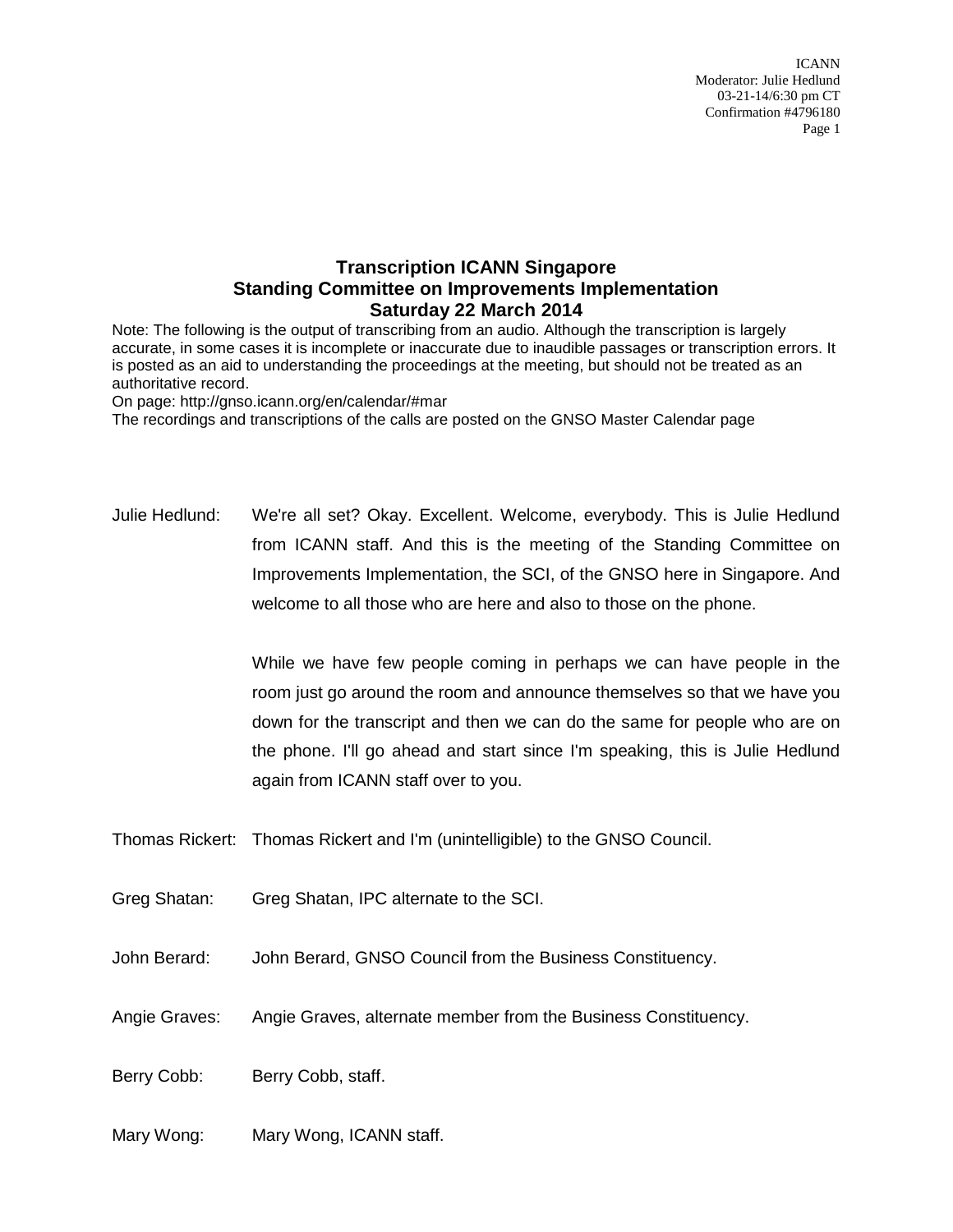ICANN Moderator: Julie Hedlund 03-21-14/6:30 pm CT Confirmation #4796180 Page 2

- Lars Hoffman: And Lars Hoffman, ICANN staff.
- Dan Reed: Excuse me, Dan Reed, NomComm Appointee.
- Amr Elsadr: Amr Elsadr, primary for the Non Commercial Users Constituency.
- Ron Andruff: And Ron Andruff, Business Constituency and Chair.
- Julie Hedlund: And on the telephone please.
- Anne Aikman-Scalese: Anne Aikman-Scalese, I'm primary for IPC.
- Jennifer Wolfe: Hi, Anne. It's Jen Wolfe, I'm the GNSO NomComm Appointee.
- Julie Hedlund: Thank you. And is there anybody else on the telephone? Then thank you, everyone. And over to you, Ron Andruff.
- Ron Andruff: Thank you, much, Julie. Thank you, everyone, for joining. I have to commend the NomComm appointees. We have more NomComm appointees in the room today even though they're not necessarily all members of the SCI then we've ever had and so it's great to have you and thank you for that.

In fact, we're very light in the room, for those who aren't here. Many are missing and I scribe that to probably oversleeping having all traveled a long ways to get here.

But we do have enough people in the room, I think, to get started with some of the conversations that we've been carrying on over the last months. And so with that, now that we have our roll call behind us, the recording has begun, I would like to ask if anyone has any changes to their SOIs since we've last met?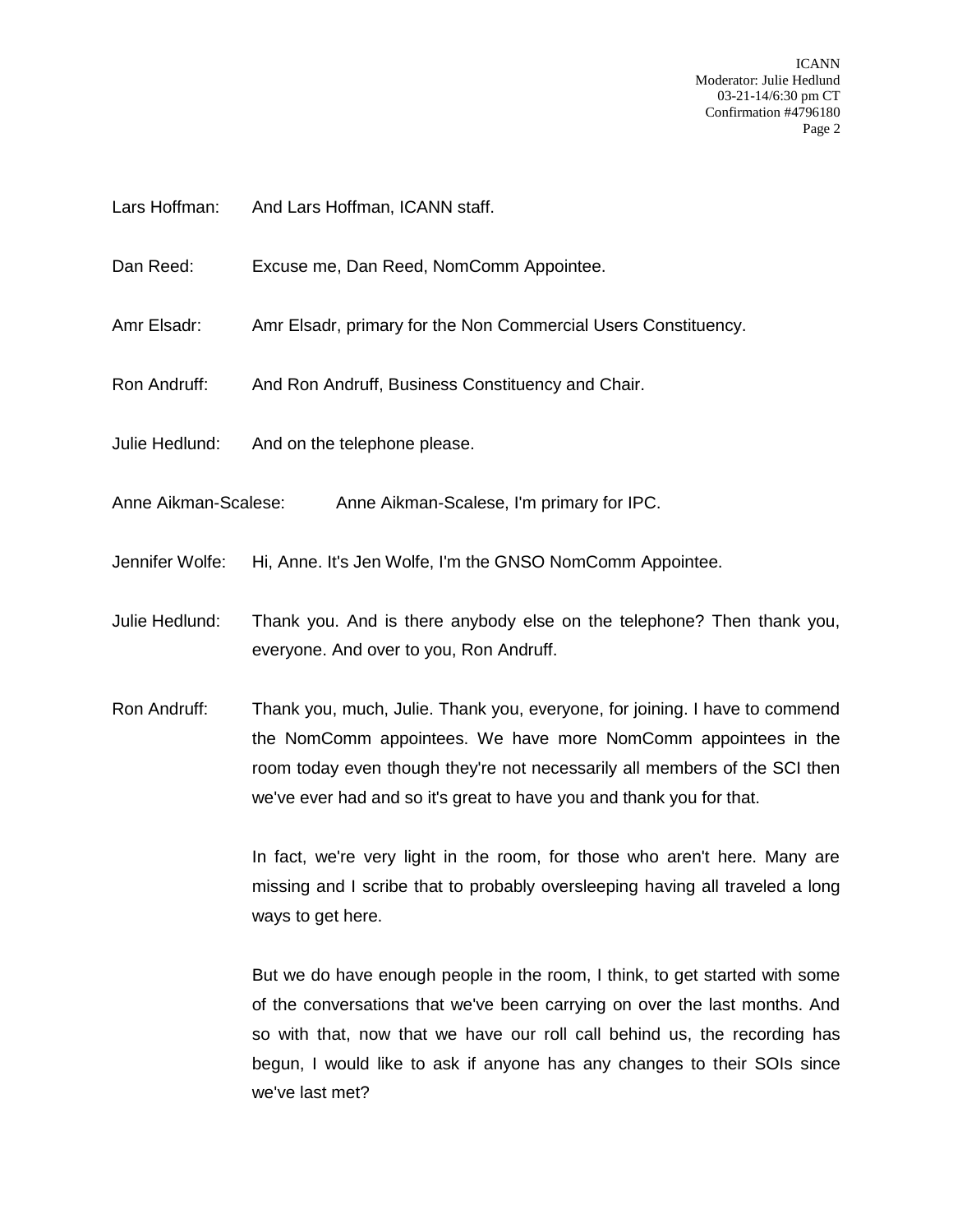Hearing none from others I would add that I've made a change in my SOI but it's only to add the fact that I'm the Vice Chair of the IAGCCP, which is the Metrics Working Group and so I've made that change in the last week or so.

So moving along, the – on the agenda the first item today is the review of the GNSO Working Group Guidelines consensus levels. This is an item that has not been looked at for some time and consensus levels, as most of us know, there are five levels of consensus within the ICANN charter and we often hold ourselves up to the highest one which is full consensus.

We had a sub team of Amr, Cintra, Greg and Thomas working on the GNSO consensus levels topic and I wonder if I might look to Amr or Thomas or even Greg – but Greg will pick up on the next item so maybe I'll let you off the hook, Greg, so, Amr if you would please address this issue? Thank you.

Amr Elsadr: Thanks, Ron. This is Amr. If I'm not mistaken we left this off with three possible scenarios we were supposed to discuss. One being to accept the recommendations that the sub team made; another leaving the consensus levels as they are and the third, adding a footnote from sort of saying that the current consensus levels could also be used in the event that a working group has a consensus against recommendations being made.

> But we haven't actually discussed which path to take but I think those are the three options we were left with on the last SCI meeting so.

Ron Andruff: Thank you, Amr. I think that one of the tricky parts here was the phraseology, how we phrased the recommendation. And that's kind of what brought this issue to the table insomuch as the way that the consensus on the lack of consensus, if I may put it in those terms, was structured.

> So the question really is, for my mind, is this something that we should be taking on and looking at more closely? Or is this one of those anomalies that pops up from time to time within ICANN that is, as I say, an anomaly,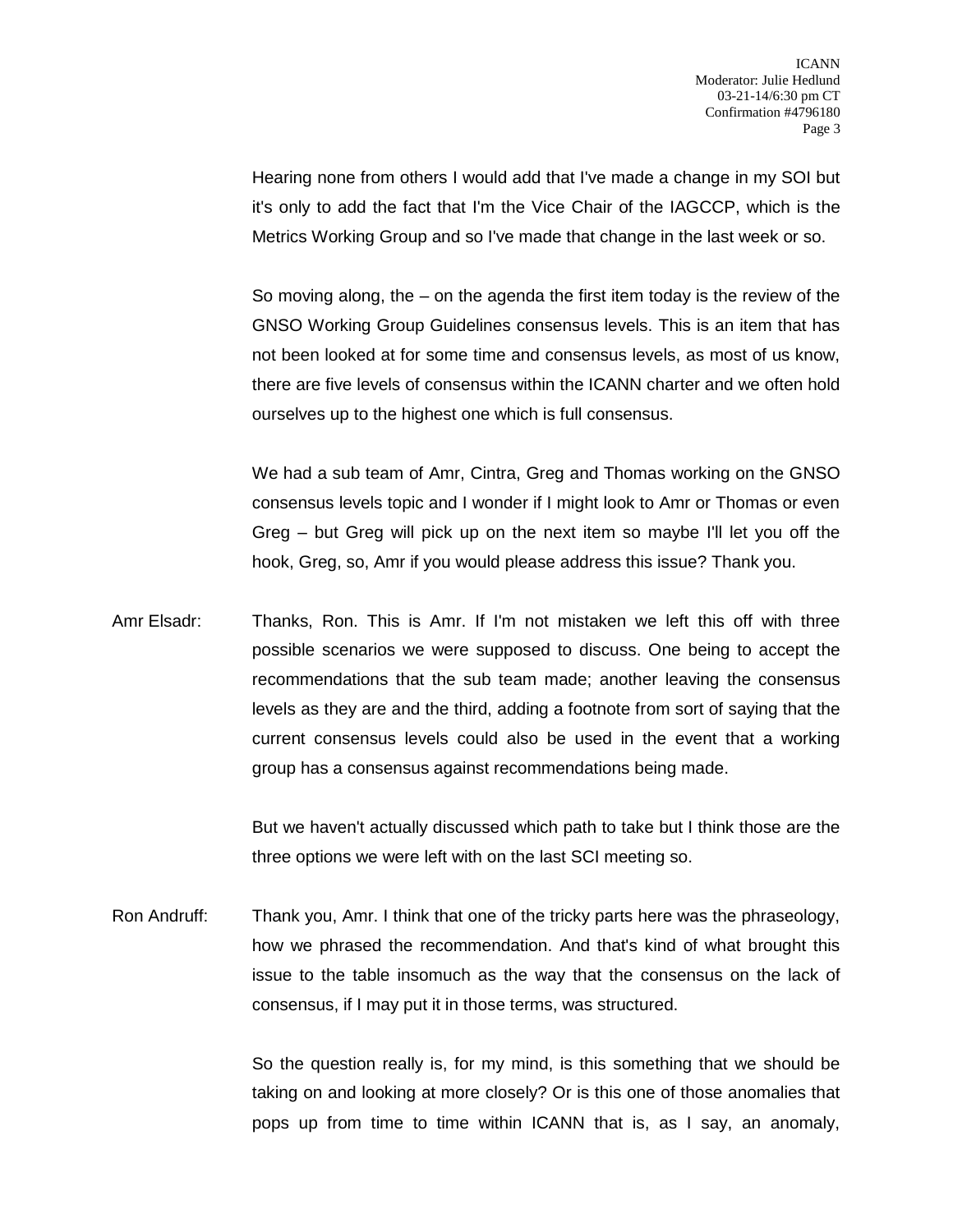something that will not happen very often? And that's the part where I'm a little bit stuck.

I've been on the SCI since the beginning of it and we always try to take a light-handed approach, meaning that we would look at an issue that arose and try to determine if it in fact it needed us to sort of fine-tune it or knock those rough edges off or if it was something that – better to just kind of watch it and put it on a watch list to see if it might arise again at another time and whether or not we would then have to address it.

So for my part I'm not so sure that we should be trying to come up with a solution to this very tricky question because it was one of those circumstances where we had a number of proposals and could we get consensus across all of those things and so forth. So I don't think we would see that situation arise again very often within the ICANN context.

So that's just a chair's point of view, or beg your pardon, an individual point of view that I would state as the chair. So I'm not sure, Greg, you've had some thoughts on this?

Greg Shatan: It's Greg Shatan for the record. Yes, I think while it was an unusual circumstance I don't think it will be a unique circumstance. I think that it occurred because we were dealing with a complex matrix of possibilities and that at the time we were – speaking for the experience on the IGO/INGO Working Group which is where this originated, that as the recommendations were initially presented they were all presented kind of in the positive and as the consensus call was made and developed it developed that the consensus on certain of the items was in the negative, in other words, a consensus had developed with regard to an item but it developed against it.

> I don't see why that will never happen again or happen so rarely that we should not deal with it. I think that the other element to be looked at here is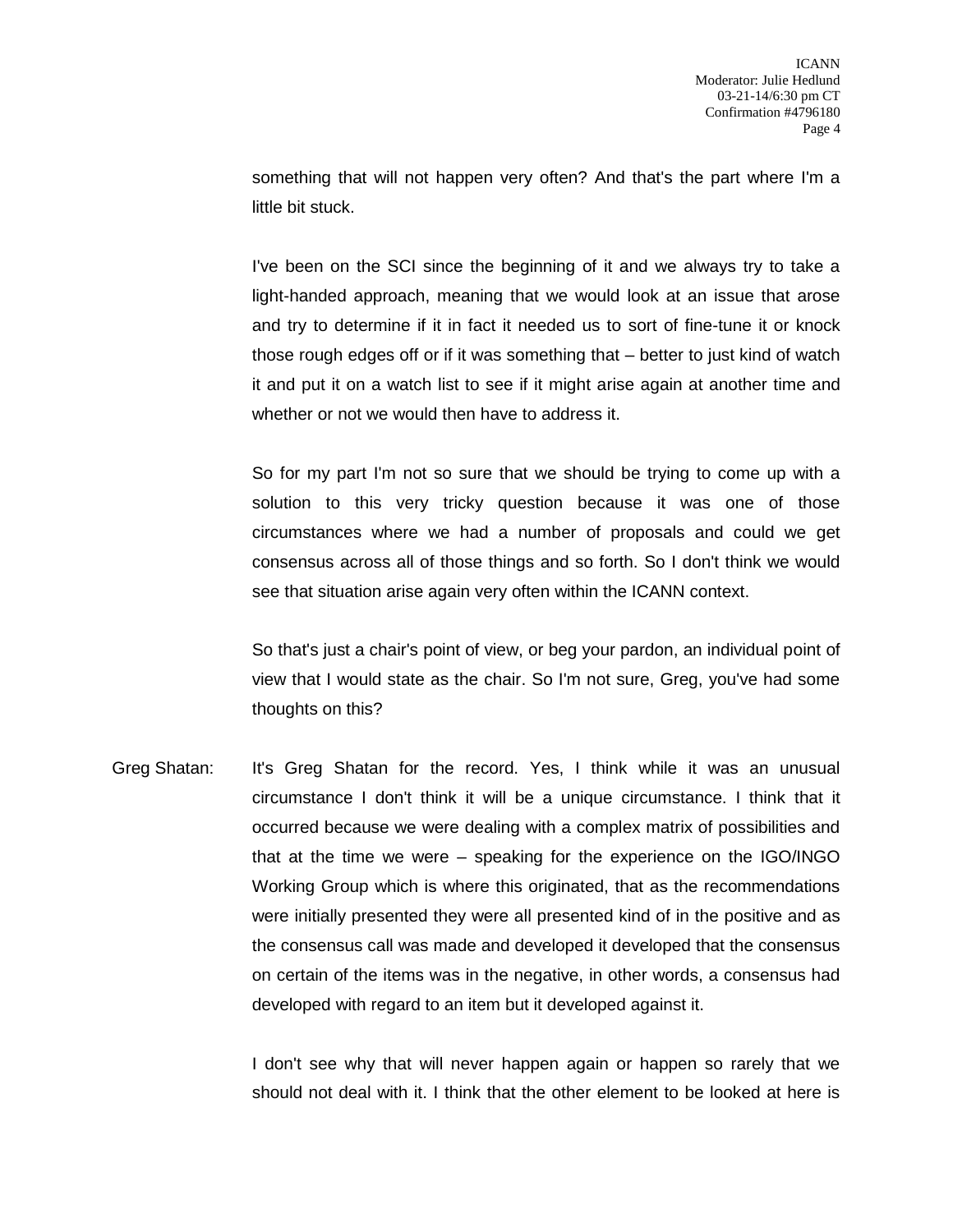the fourth dimension, time, which is one of the things for which PDPs are criticized as not being able to deal with as well as they should.

And the reason that we dealt with this – that we've had the question was because we didn't have the time to do a second consensus call because the events around the IGO/INGO Red Cross and Olympic names were overtaking us. And that we wanted to get the report out and done so that at least join the stream of other activities that were taking place on the same topic.

I think that if, again, a working group is going to be confronted with kind of a complex matrix of issues and a timeliness issue they may well meet this issue again. And I think that, you know, the alternative is that any group that is dealing with this will have to consider what – how to draft their recommendations so that they're either both in the positive or in the negative which would have doubled the number of recommendations that we were dealing with or to put them out to a vote in a way that expresses them in need of the positive nor the negative.

I think the easiest way to deal with it is to indicate that there is, in one faction or another, either the consensus can also be used for consensus against and strong support but significant opposition can also be used for strong support against an object with significant opposition in a sense to that – to the majority on that so that there is both  $a -$  kind of a positive and negative within each one.

As Amr said, we haven't really decided which phraseology, which approach, is the most elegant or the most pragmatic. But I think that for us to be able to kind of move on within a working group that is like that group dealing with a matrix of issues and a timeliness factor it'll come up.

If we only had one or two issues to deal with or two recommendations to peruse, clearly we would have not gotten into this situation. But we had, I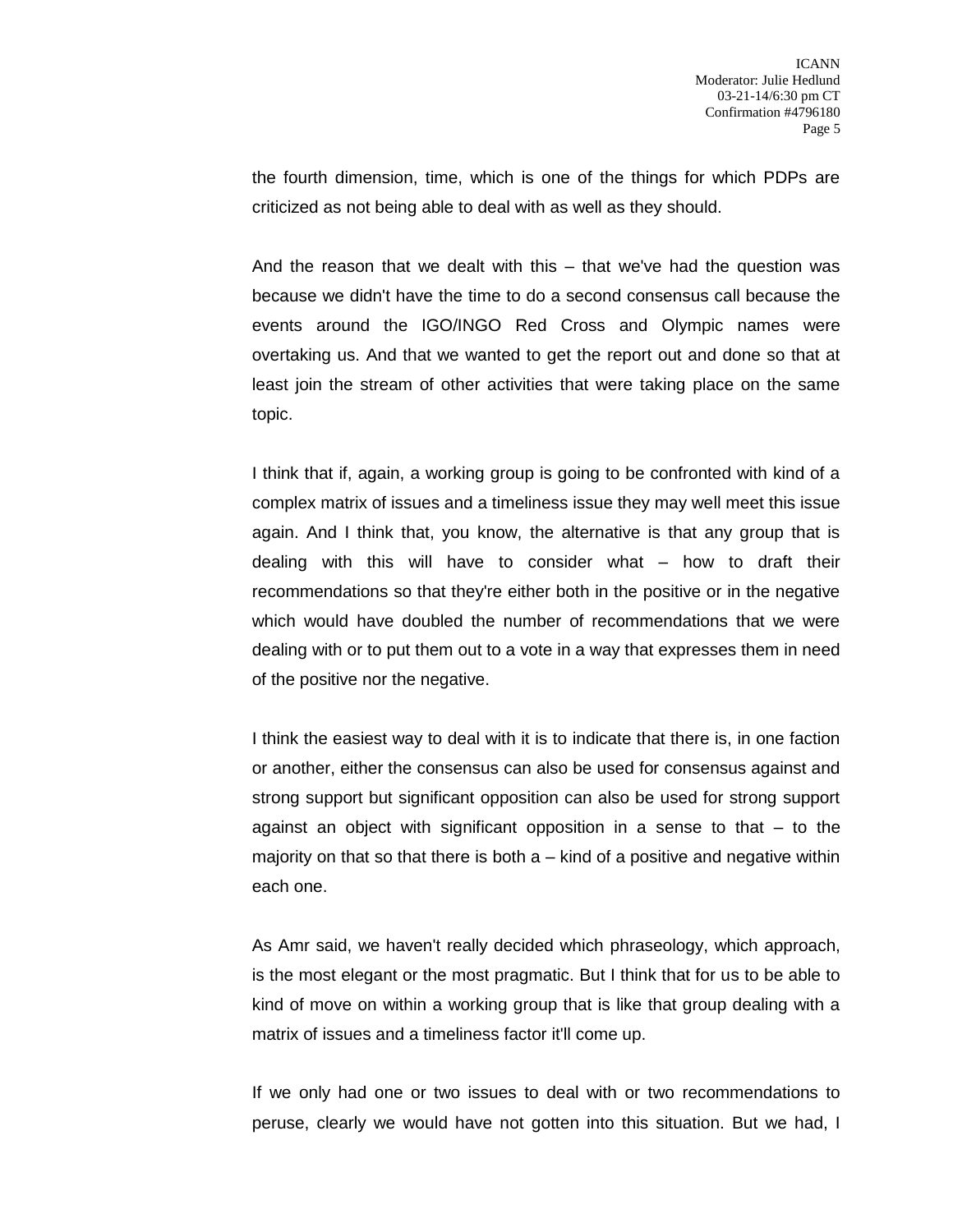don't know how many, 40 that we had to deal with and to phrase them, you know, both the positive and negative would have been 80 or to take them and kind of massage them again; we would have lost a month or two. We were already kind of in overtime at that point – penalty time.

And anything further, as can be seen from things that have developed in that area since then, including as recently as yesterday or the day before, this is an issue which if you don't join it at the right time you're kind of left at the station. So I think that we have an obligation to be as timely as possible. And we have an obligation to allow the group to express itself – any working group to express itself in a way that is clear.

And the last thing, and then I'll stop going on and on, there were those in the group who advanced the idea that divergence was somehow the correct answer when the vast majority of people in the group were aligned. Divergence, to me, is clearly a lack of alignment where to paraphrase, (Steven Lee) the group jumps on its horse and rides off in all directions.

That can't be used to have a group that's riding off in one direction yet called divergent because it's riding in the direction that's opposite from the recommendation. There has to be something to describe this if it comes up. So I think that the alternative is to try to deal with it, you know, in the behavior of the group.

But clearly it's not divergent; clearly it does express a consensus and clearly if we're going to be timely we can't, you know, redo consensus calls on groups that, you know, only meet from time to time even as often as that group met with was more often than most, once a week. Thank you.

Ron Andruff: Thank you, Greg. Thomas.

Thomas Rickert: Just to echo that I'd been the unfortunate working group chair at the time in the IGO/INGO PDP Working Group who had to deal with that. And certainly if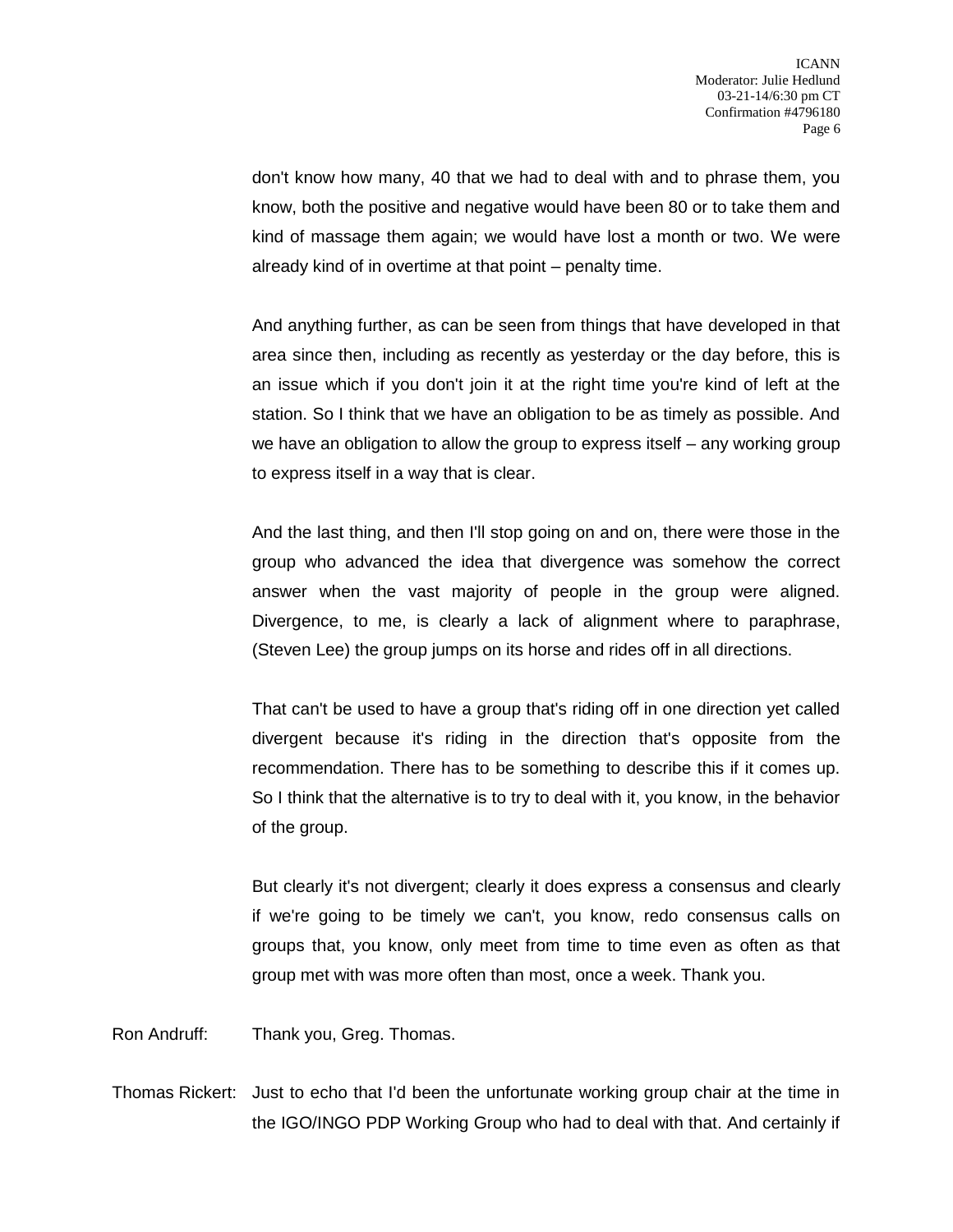you phrased the consensus call in a fashion that predicts the outcome you don't need those tweaks to the vocabulary. But that would have meant that – and I know that I've said this already – but just for the record it would have required that I phrased a single recommendation in the negative while I phrase all the others in the positive.

And I think that doesn't provide for a non-discriminatory treatment of all recommendations which is why the working group members should have the opportunity or the wider community to explicitly say no to recommendations either way whether they have been phrased in the positive or in the negative because otherwise that would be a presumption made by the chair during the call with respect to an outcome that he might see at the moment when the consensus call starts but that necessary – that doesn't necessarily reflect the true outcome of the consensus call.

Ron Andruff: Anne, I see your hand is in the queue. Please.

- Anne Aikman-Scalese: Yes, thank you, Ron. It's Anne with IPC. I guess I'm starting to understand this problem a little bit better. And I'm wondering – I'm seeing something here on the screen that I want to ask a question about. In the definition of full consensus with the purple language in it – first I was wanting to know where this particular draft came from. Is it from the working group – I mean, excuse me, from the sub group itself or what – the draft that's up on the screen what's the genesis of that draft first?
- Ron Andruff: Thank you, Anne. Well let's just get the answer to that, I want to let you continue. Was that coming from the sub – working team? Amr, Greg, does that purple text look like the draft language you put forward? That note's on your screen right in front of you here.

((Crosstalk))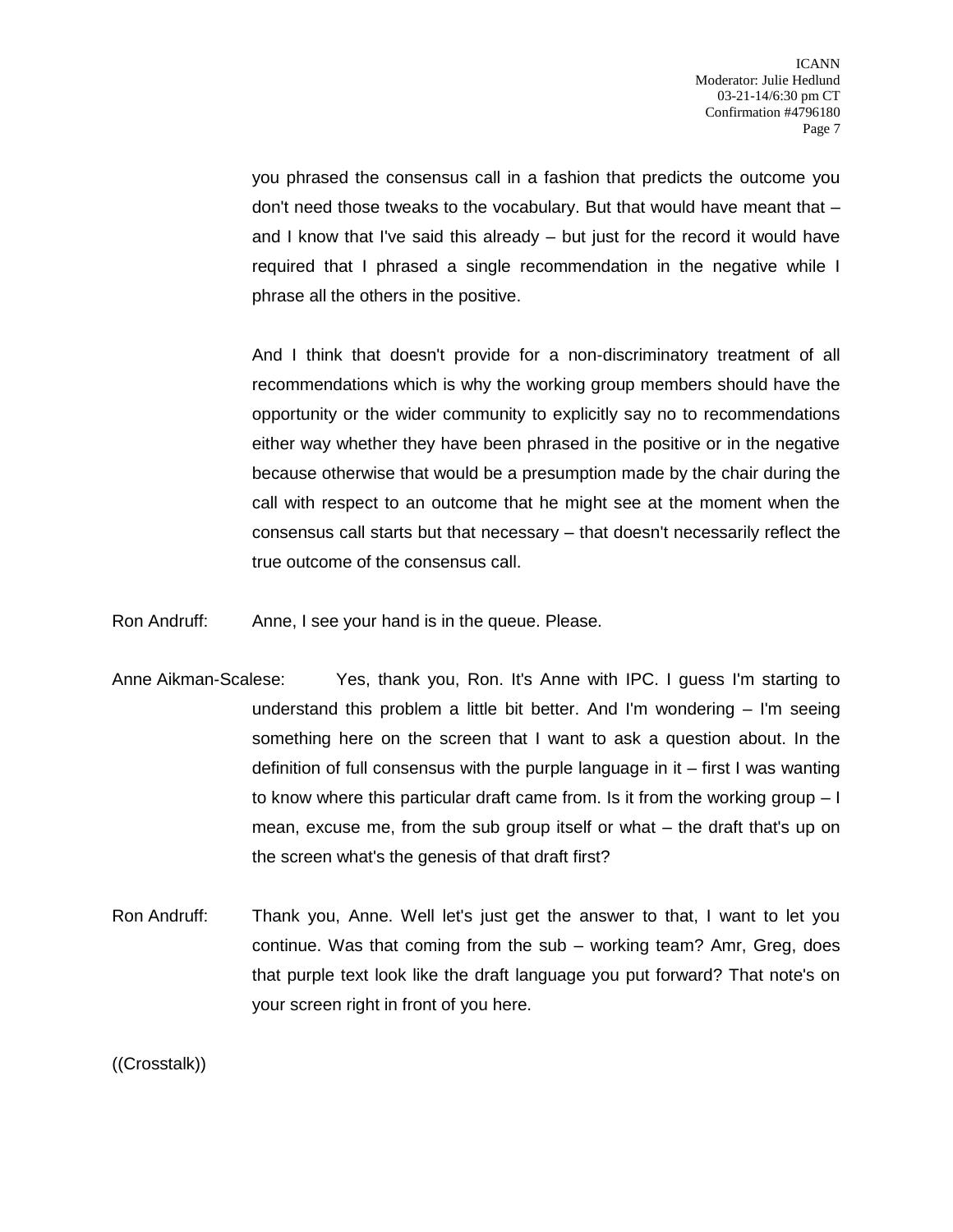- Ron Andruff: And also up there. Neither one are easy to see without my glasses, right? Perhaps – go ahead.
- Julie Hedlund: This is Julie Hedlund. Yes, that is the draft from the sub team that was working on this…

((Crosstalk))

Anne Aikman-Scalese: Okay perfect.

Julie Hedlund: …most recent one.

Anne Aikman-Scalese: Okay thanks. And what – it seems as though, in the situation that Greg and Thomas are describing, when we look at this language about full consensus at first I didn't understand it because it says "speaks against the position adopted as per the working group report." And then it says, "Position may be to endorse or reject the recommendations in the report."

> And what I wasn't really understanding was they're talking about many, many, many possible recommendations and a need to vote on each one of them. And so it's really – it's like speaks against any position adopted in the working group report. Somehow there has to be – we have to convey the plurality of recommendations because otherwise it gets really confusing because it almost treats it as though there's only one position.

> And I think that was part of the source of my earlier confusion with this. Now that I see that they're talking about 40 different positions or recommendations or whatever that are contained in the working group report I can understand it a little bit better certainly as Thomas has explained it.

> But it – this initial rewrite here talks about the positions adopted as per the working group report where as it seems like we have to be talking about any position – any particular position or whatever that's adopted in the working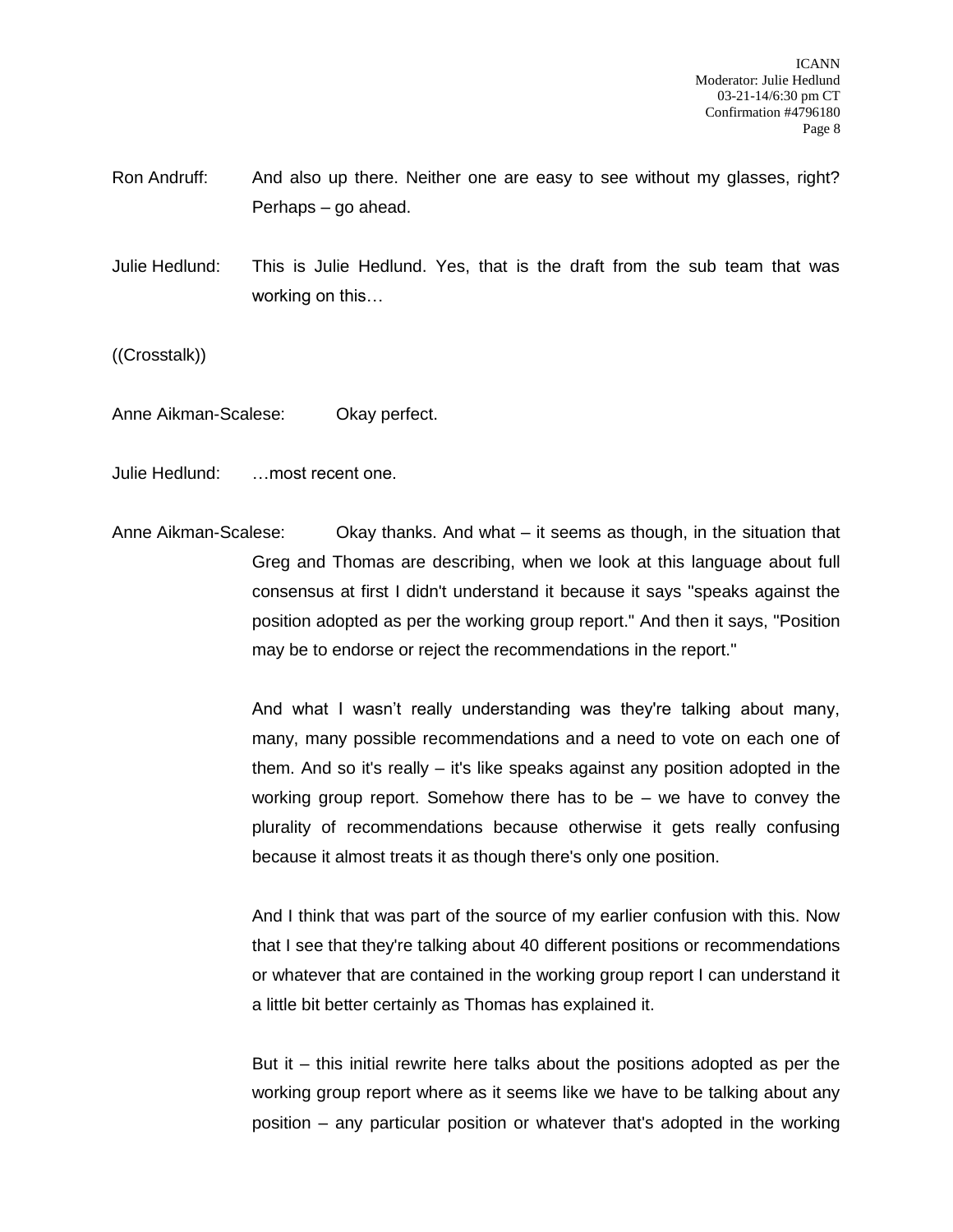group report because they're speaking in particular that this is a difficult situation where you have multiple positions or recommendations in the report. Thank you.

- Ron Andruff: Thank you, Anne. Greg.
- Greg Shatan: Thanks. Greg Shatan again. I think it's not necessarily it doesn't necessarily have to do with the fact that there are multiple positions. And maybe "positions" isn't the best word in this case. I think it's the recommendation or the draft recommendation that was put out for the consensus call. You know, the document itself is still a work in progress.
- Anne Aikman-Scalese: But you said it had like 40 different I'm sorry, this is Anne. And you said the biggest problem was with multiple recommendations and voting on each…

((Crosstalk))

Anne Aikman-Scalese: It's just a little confusing when it says "the position" because when you adopt a position in a working group report and then you say you can have full consensus for or against it one begins to wonder why you have full consensus against…

((Crosstalk))

Greg Shatan: So the word "adopted" might also create a little confusion if you're looking just at the language. So it wasn't so much that it was adopted, it was kind of floated or put out for a consensus call may be a better phraseology…

Anne Aikman-Scalese: Oh well yeah…

((Crosstalk))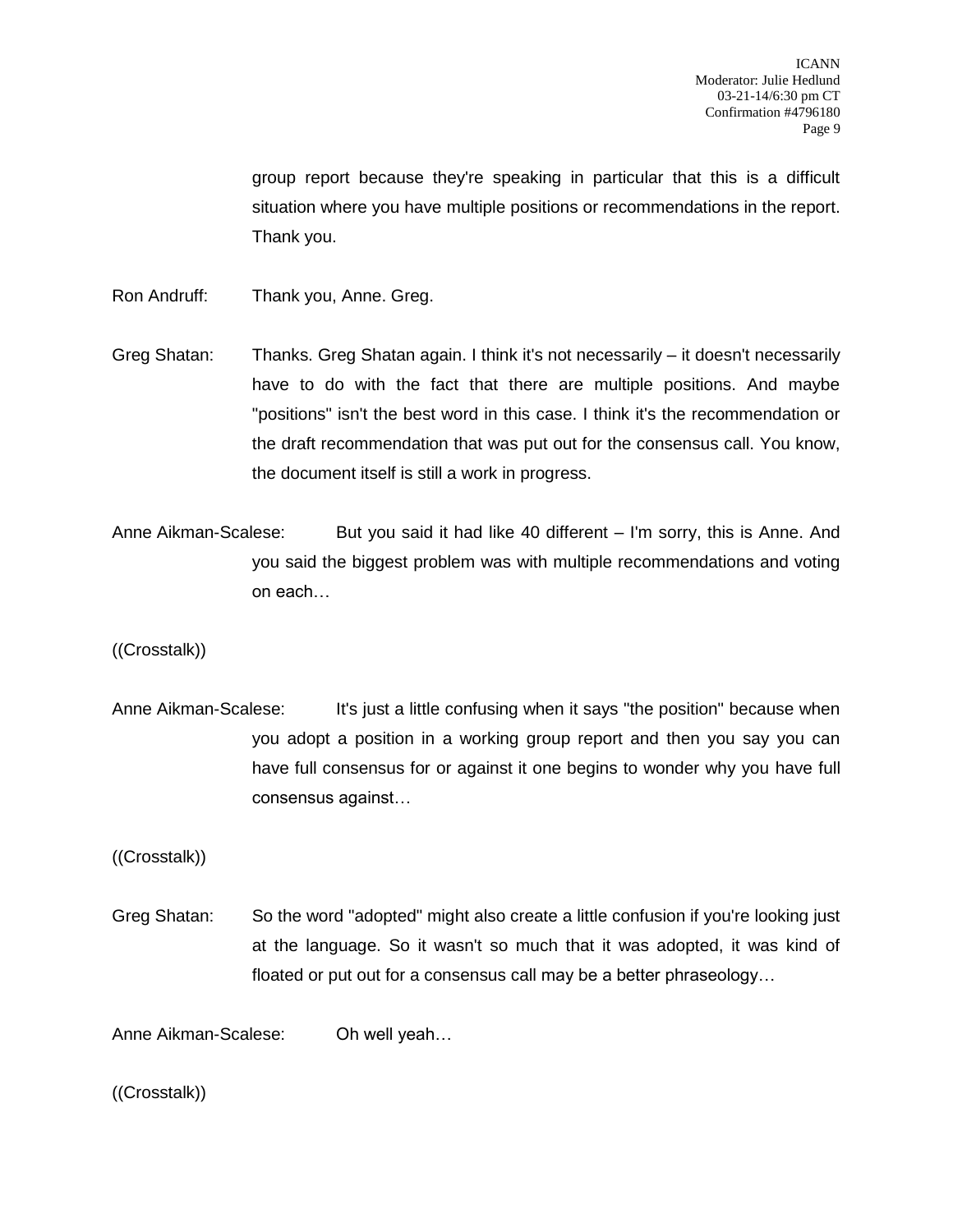Greg Shatan: …in any working group there's somewhat of a fluid process. And if you have fewer recommendations it's easier to hone the language so in essence you're voting on a consensus that is already developed and the consensus call is more or less a formality or at least it's the final nail in the building of a consensus where as if you have a number you're more likely – as Thomas said, if you're not being completely prospective in the language that you'll have a situation arise where as things are put out it's kind of still being built in the air.

> And as the group coalesces around a position it's a position that's opposite to the recommendation language that's been floated for consensus. So the words "position" and "adopted" you know, this is a working draft. The point is that you can end up finding out that you're all facing in a direction that's opposite from the language that's been put out and that's the issue we were dealing with.

Anne Aikman-Scalese: Right, right...

((Crosstalk))

Greg Shatan: …but most.

Ron Andruff: I have Amr on the – next but I see, go ahead please, Mary. I see Mary's put her hand up. Go ahead.

Mary Wong: Thank you, Ron. And so this is just to follow up on Greg's comments I think. And I'm speaking not just as staff that supported that specific working group but generally as staff that assists working groups in reaching whatever the final positions may be and setting up the draft of the report.

> The original Working Group Guidelines on the full consensus part simply talks about a recommendation as do a number of the other guidelines. So it seems to staff that looking at this particular phraseology, and as Greg says, it is a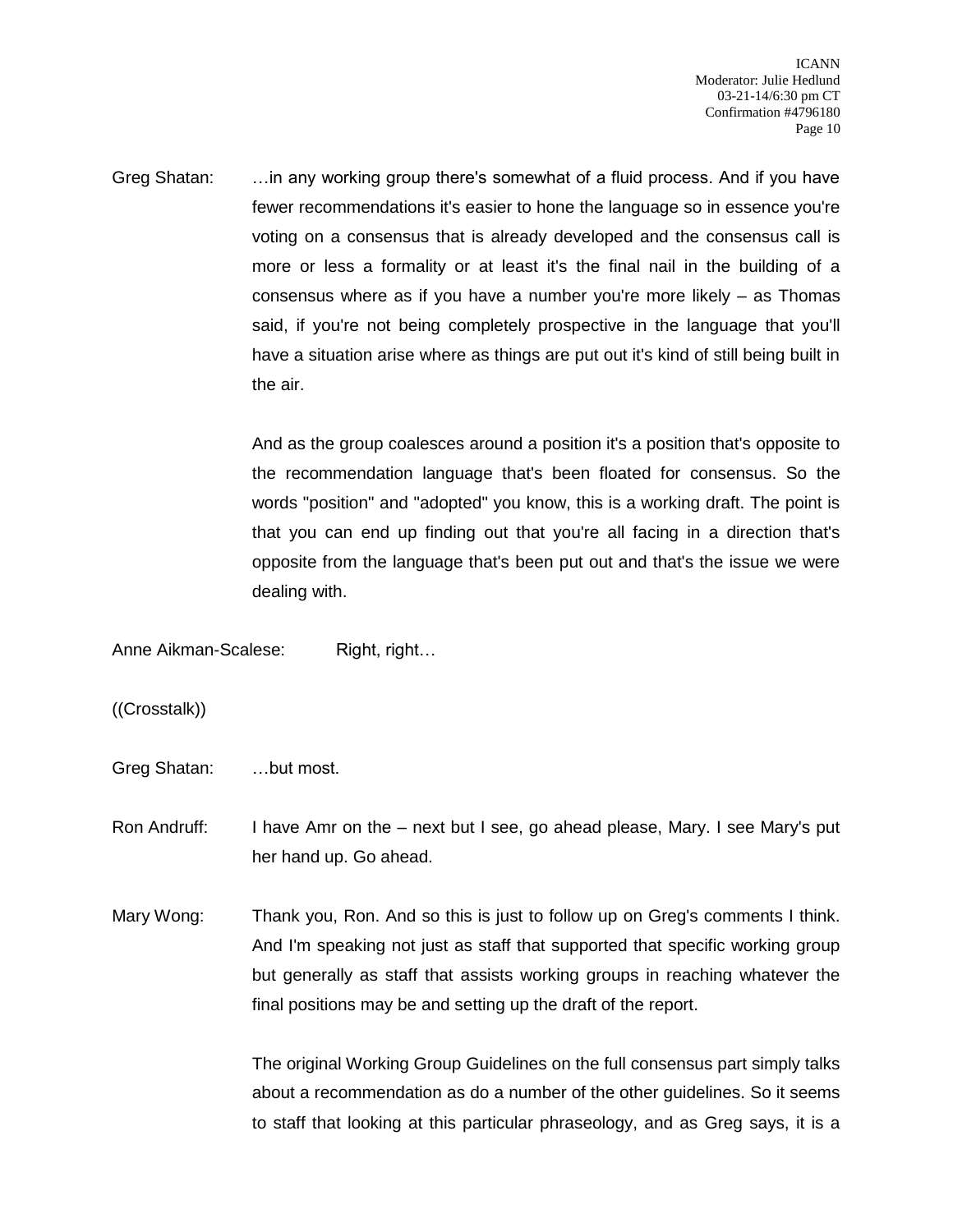work in progress, a working group makes recommendations or not. It's not usual for a working group to make recommendations and then take a position. Obviously it's open to it.

So the point here I think is that by using a word that says "position" which may or may not have consensus and a separate word called "recommendation" it might actually get confusing for future working groups. So we would recommend that – well you stick to one word; maybe "recommendation" and I think that's what Greg was getting at.

- Ron Andruff: Greg.
- Greg Shatan: Thank you. Mary, I think that's absolutely correct. I think this was a drafting issue. I think for conversation hopefully we can look past the drafting issues, which the sub-sub-sub team will deal with, you know, between now and the next time we have an opportunity to discuss all this fun and games.

So – but I think the point, you know, we'll deal with the drafting. But the point is we need some way to deal with this situation when it arises. And as we deal with things that are complex and as we try to be more timely in our responses on PDPs I think it's a situation that will arise again. Thank you.

- Ron Andruff: Thank you, Greg. Anne, I see you're there but I've got Amr in front of you and you'll follow. Amr, please.
- Amr Elsadr: Thanks, Ron. It's Amr. I was just going to agree with Greg and then again with Mary that this is just a draft  $-$  it's a first draft. And we could work on the language and how to express what it is we're trying to say a little better. That is assuming we do agree on the principle of going down this road.

But I do admit it is a relatively heavy-handed approach which I think is not something the SCI is – it's not something we like to do on this committee. But I could also see situations down the road where this might come up again.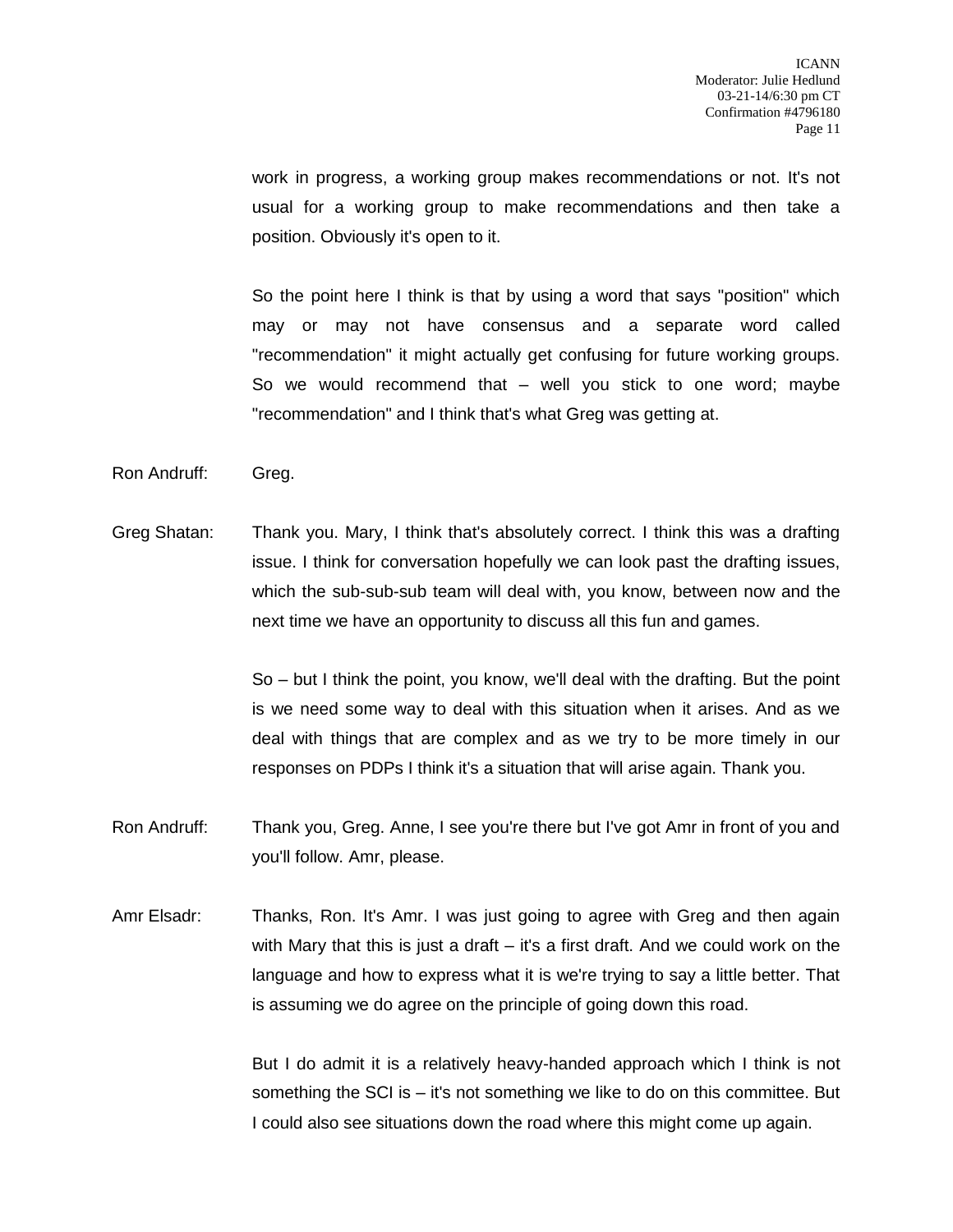And one thing I can think of, just the top of my head, is if there is an overwhelming amount of public comments leading towards a certain recommendation of the working group members themselves might not necessarily agree to they might opt to include a recommendation they themselves do not agree to because of public comments. That's just one reason off the top of my head it might come up for other reasons in the future.

One thing I would like to say, though, is that even including this language or other language to this effect it doesn't affect the original existing consensus levels in any way. And so those are the same, they're not changing. And just adding those is – adding this – these new phrases, these new words, I guess just prepares us for any circumstances that might come up. Thanks.

- Ron Andruff: Thank you, Amr. That's what I'm hearing. It's really sharpening the language to make clear that you can have consensus in the affirmative as well as in the negative and that's a really important distinction to clean up this language. I have Anne followed by Jennifer. Please go ahead, Anne.
- Anne Aikman-Scalese: Great. Thanks, Ron. Anne with IPC. I agree with the comments, you know, from Greg and Mary and Amr. And I'd like to ask the subgroup to consider, rather than saying "against the position adopted" to say "against a recommendation set forth as per the working group reports."

And I think it makes it clear then that there could be, you know, many different recommendations and that these are just recommendations that are set forth in that version of the working group report and not necessarily obviously the final final.

But I think Mary's absolutely right that "recommendation" would be a better word. And I think because there can be many recommendations contained in a particular draft that it's – should be "a recommendation set forth" if they could consider that kind of language it would be helpful.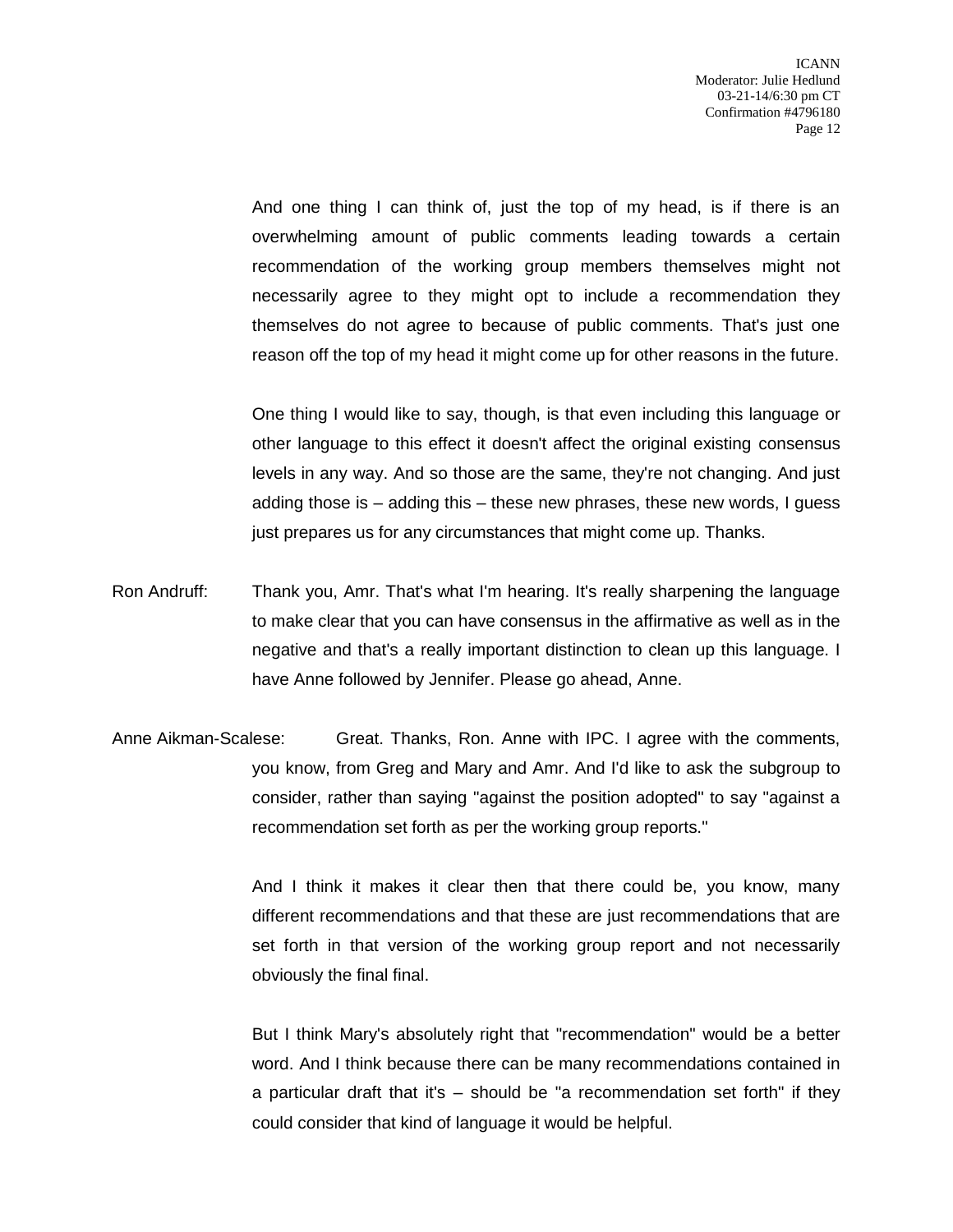Ron Andruff: Thank you, Anne. Jennifer, please, go ahead.

Jennifer Wolfe: Hi, thanks. It's Jen Wolfe. Hey, I just want to add support to Greg and Thomas and Amr that I 100% agree, as the working group issues become more complex this is going to become more and more important. I think these defined terms are incredibly important.

> And to the extent we need to tweak the language, you know, we can keep working on that and word smithing it. You know, I hate to start changing happy to glad but I also understand that we need to make sure it's really clear so that anyone chairing a working group can understand, you know, what these definitions means.

> But I think this is really important and I just want to support the work that's being done to create these definitions to provide guidance to working groups because, again, I think the issue are just going to become more complex.

Ron Andruff: Thanks, Jen. Thank you very much. I think we've had a good discussion of this. And I'm – one of the things that I'm particularly amused by personally is that we have such a large number of lawyers on our SCI. And so you are able to parse the very subtle aspects of words in terms of getting the right thing. So I would then close this then by asking the sub team to take the information an the discussion we've had here to heart and come back for our next call and see if we can get this fine-tuned and send it back to the GNSO Council.

> The key point here of course is all of these things, working groups and particularly our committee, is that these are recommendations; they're never final determinations. And so as we as the SCI or as working groups go through and fulfill our mandate what ends up happening is we send forward recommendations so that's a very good thing.

John, please go ahead.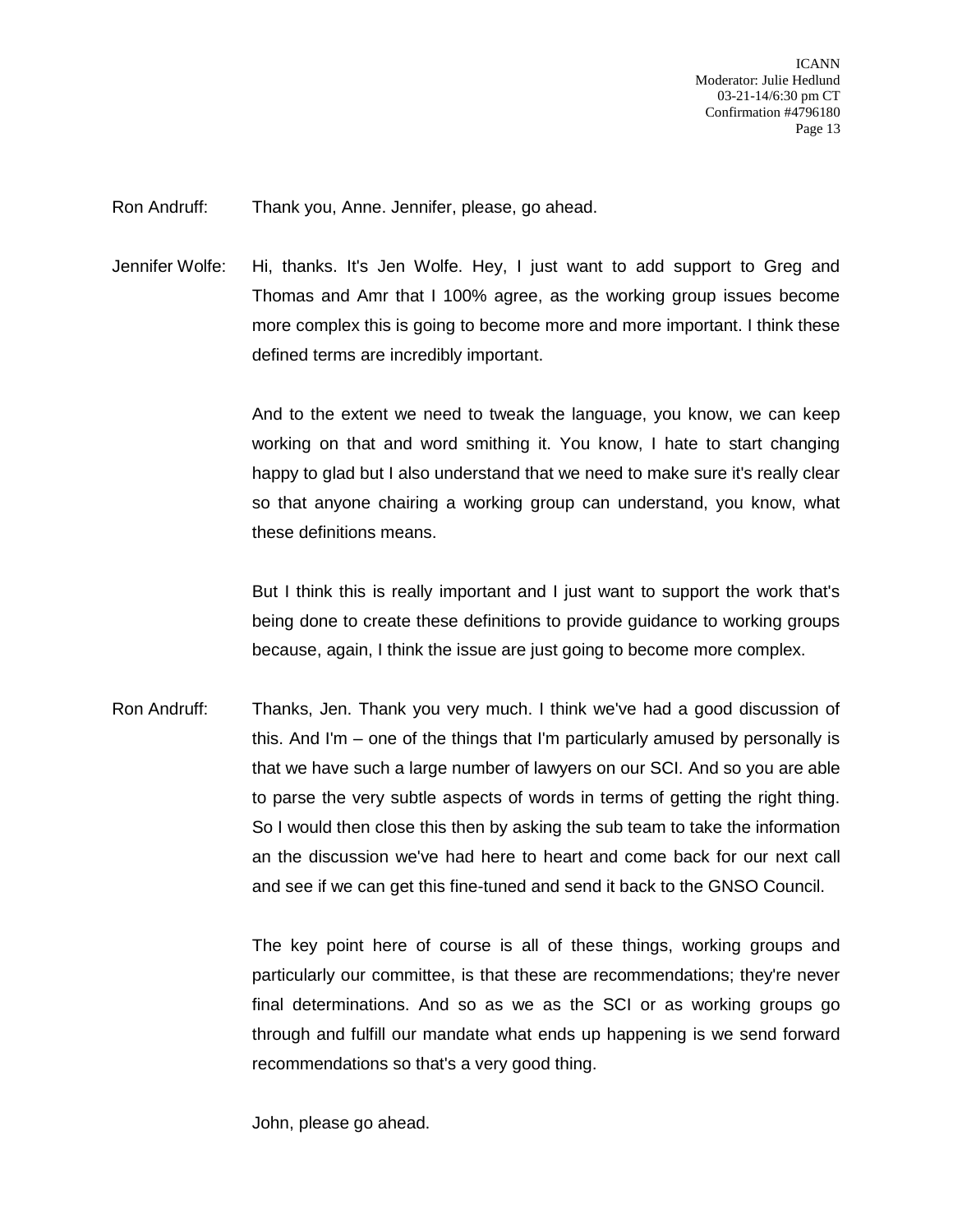ICANN Moderator: Julie Hedlund 03-21-14/6:30 pm CT Confirmation #4796180 Page 14

John Berard: This is John Berard. At the Council meeting – the GNSO Council meeting on Wednesday we'll be, I hope, considering a motion to activate a cross community working group to develop a methodology for such creatures.

> The co chairs of the drafting team in anticipation of the working group were drawn from the ccNSO; that was Becky Burr from Neustar and me from the GNSO.

> In thinking about the notion of consensus and putting the charter together that will be considered this week, we had to confront the differences in the way the ccNSO and the GNSO consider consensus.

> And in the charter we devolved it  $-$  everything's been evolved so far this weekend so it's devolve, thanks – to consensus or not. And we were impressed by Becky's definition or analog for consensus in the ccNSO which was, would you drive your car off the road to prevent it from happening?

> And so I don't know how the work of this committee on this particular issue will affect the considerations of the draft – of the charter that will be before the Council this week and others that may follow in which we do not strictly follow the definitions, the segmentation and definitions that you have here.

> I suppose we'll figure it out as we go along but I wanted to get that on the table because in two hours we will be discussing something that sounds very different than what you guys are discussing right now.

Ron Andruff: Thank you, John. And fortunately we have a number of members of the – of our committee who are on the Council so I'm sure this will be brought up there. So with that then I'll bring this topic to a close and thank everyone for the helpful discussion.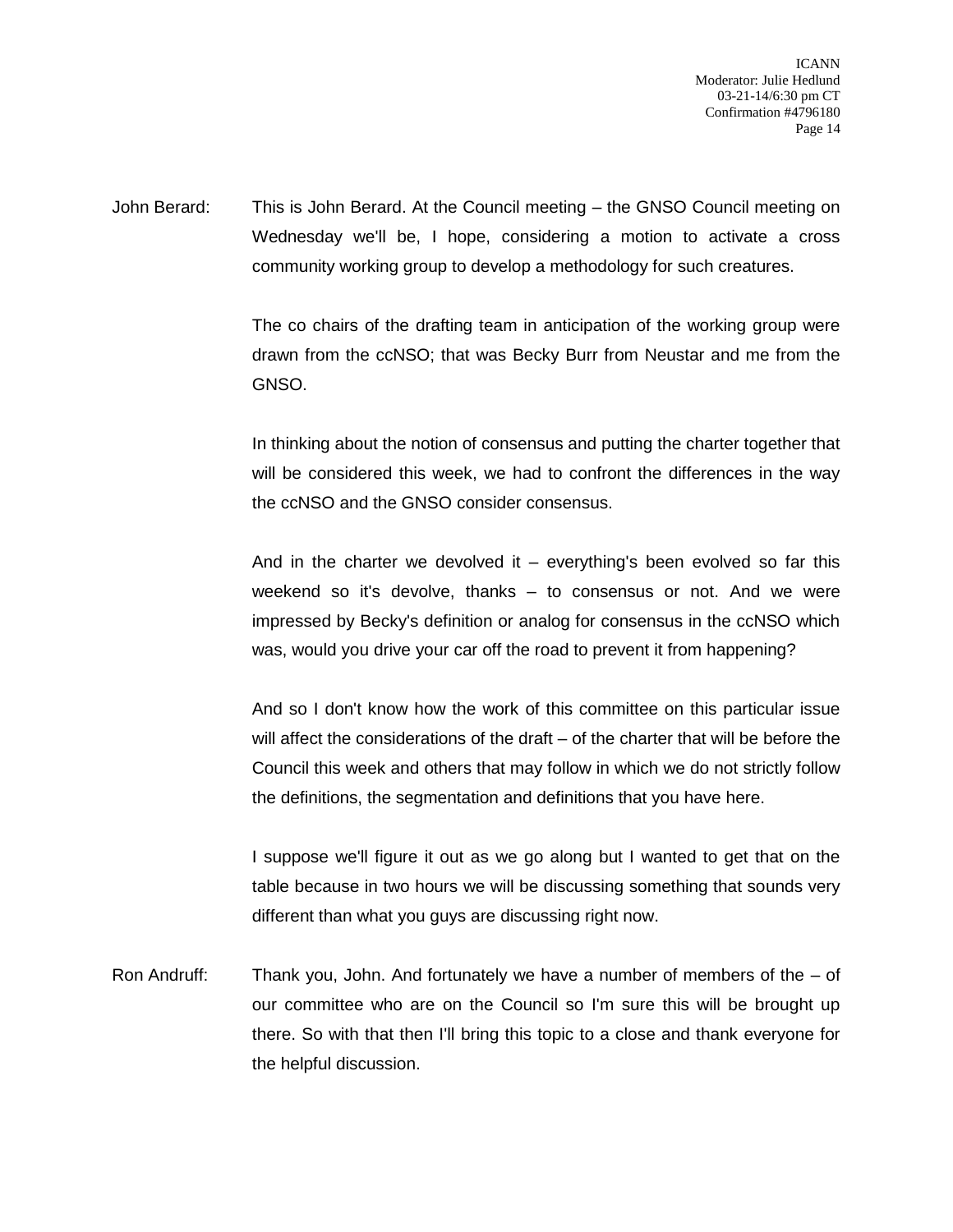Moving on to the second point of our agenda is waivers, exceptions to the GNSO Operating Procedures. And we are looking for text of a new waiver rule to apply to motions. That sub team was Greg and Marie-Laure. Marie-Laure is not here today so, Greg, I'll bounce that ball back to you. Thank you.

Greg Shatan: Thank you. Marika Konings and I developed this language that's in front of you now. This was developed based on the last meeting – or two – of the SCI where we came up conceptually with what we felt were the proper elements of a process to deal with the situation where there's a late motion that the group may wish – that the GNSO Council may wish to consider.

> So basically it includes three key elements, first, still that there's a 24-hour advance submission of the motion which means that a – kind of a motion from the floor during the GNSO Council would still not be possible. So there is still somewhat of a warning; it's kind of a late/early earning built in.

> Second, that when the motion comes in is submitted it's accompanied by a request to consider the motion despite the fact that it's after the submission deadline that was set not all that long ago of 10 days in advance.

> And then procedurally that a vote is taken on the request for consideration before obviously the motion is considered and that the vote needs to be truly unanimous in the sense that every seat at the Council has to be present and voting either by its – the Council member or their proxy.

> And that the vote is all in favor so that, you know, the idea there is that, you know, the GNSO Council members are representatives of their stakeholder groups and constituencies. And that, you know, typically they need to take advice from their constituency or stakeholder group and that a vote that takes place in rapid – rapidly after a motion is submitted is – it may be difficult or impossible to have that sort of thing take place.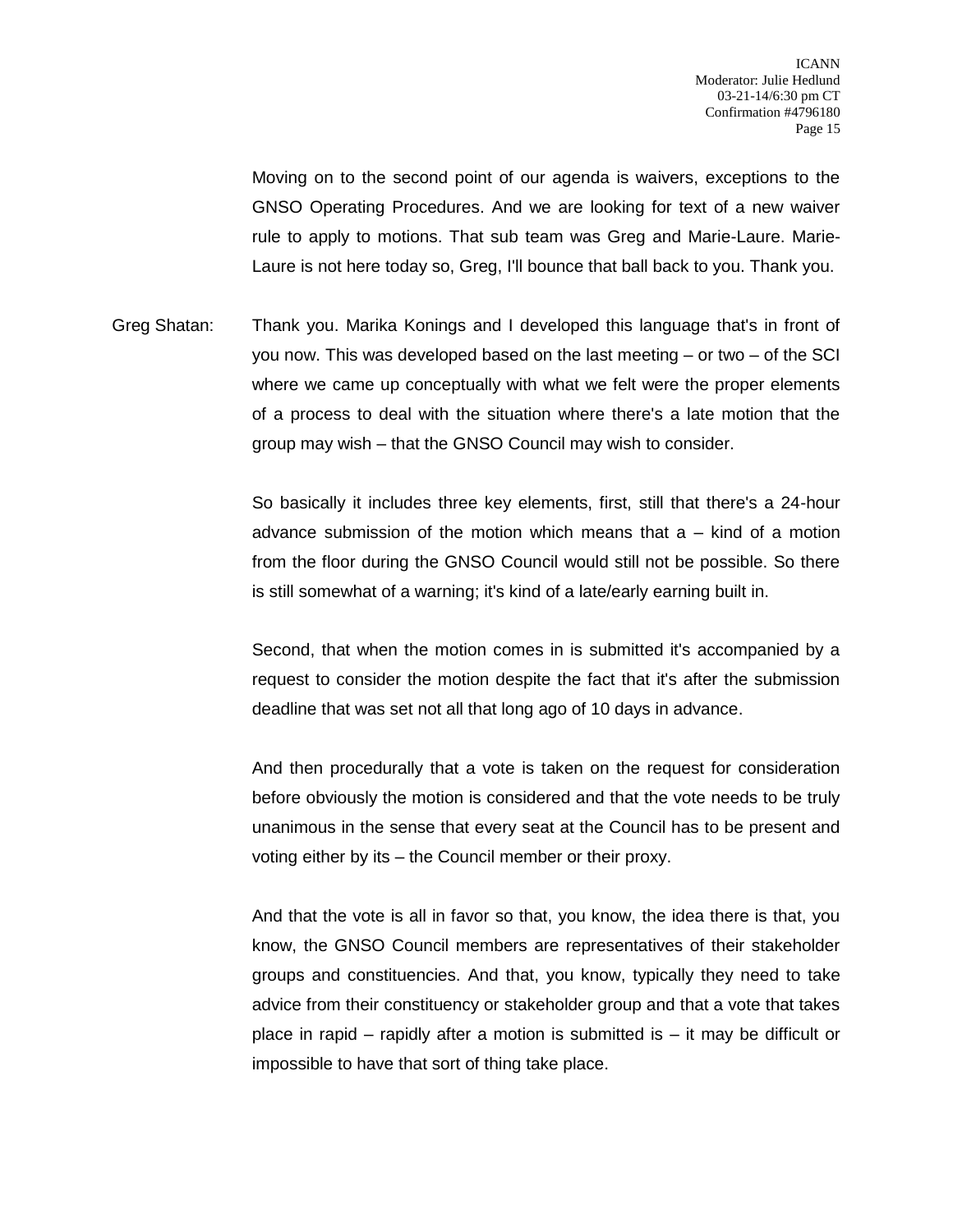So this is meant only for a situation where literally everybody falls into the same thinking which is that we need – it's appropriate to vote on this now without kind of a long – without the usual 10 days which was set up for good reasons. So you need, you know, true anonymity even one vote – voice that says, hey, I haven't talked to my constituency or I believe our constituency hasn't developed a position that at the Council I'm prepared to, you know, say on this motion that the motion then gets – is essentially not submitted at that point.

And the last point is that it goes over to the next Council meeting in which typically would be well over 10 days out but then just in case the meetings happen in rapid succession, say a special meeting, there still needs to be the 10-day rule and if the 10-day rule isn't there and you – at the next meeting afterwards the same request for consideration has to be met and voted on in order for the motion to be considered.

And then in true lawyerly fashion added for the avoidance of doubt, if you try to submit a motion late and the request for consideration is denied that doesn't count against the motion in terms of the resubmission of a motion rule that we also recently put into place so you're still starting from zero if your motion doesn't get onto the actual agenda for consideration. Thank you.

Ron Andruff: Thank you, Greg. This is really good work. And I've just seen it myself this morning and I think many of us have just – are just seeing it for the first time. But I think the quality of the work is very important because this was a – more of a procedural issue than a substantive issue insomuch as there was a discussion that the Chair of the GNSO Council wanted to have but he didn't have the tool in his toolbox to be able to pull the trigger on this to make it happen, to have that conversation.

> Everyone was present, as I understand, wanted to but there was nothing there. And this – what you've done here kind of fills that gap and I think it's excellent work.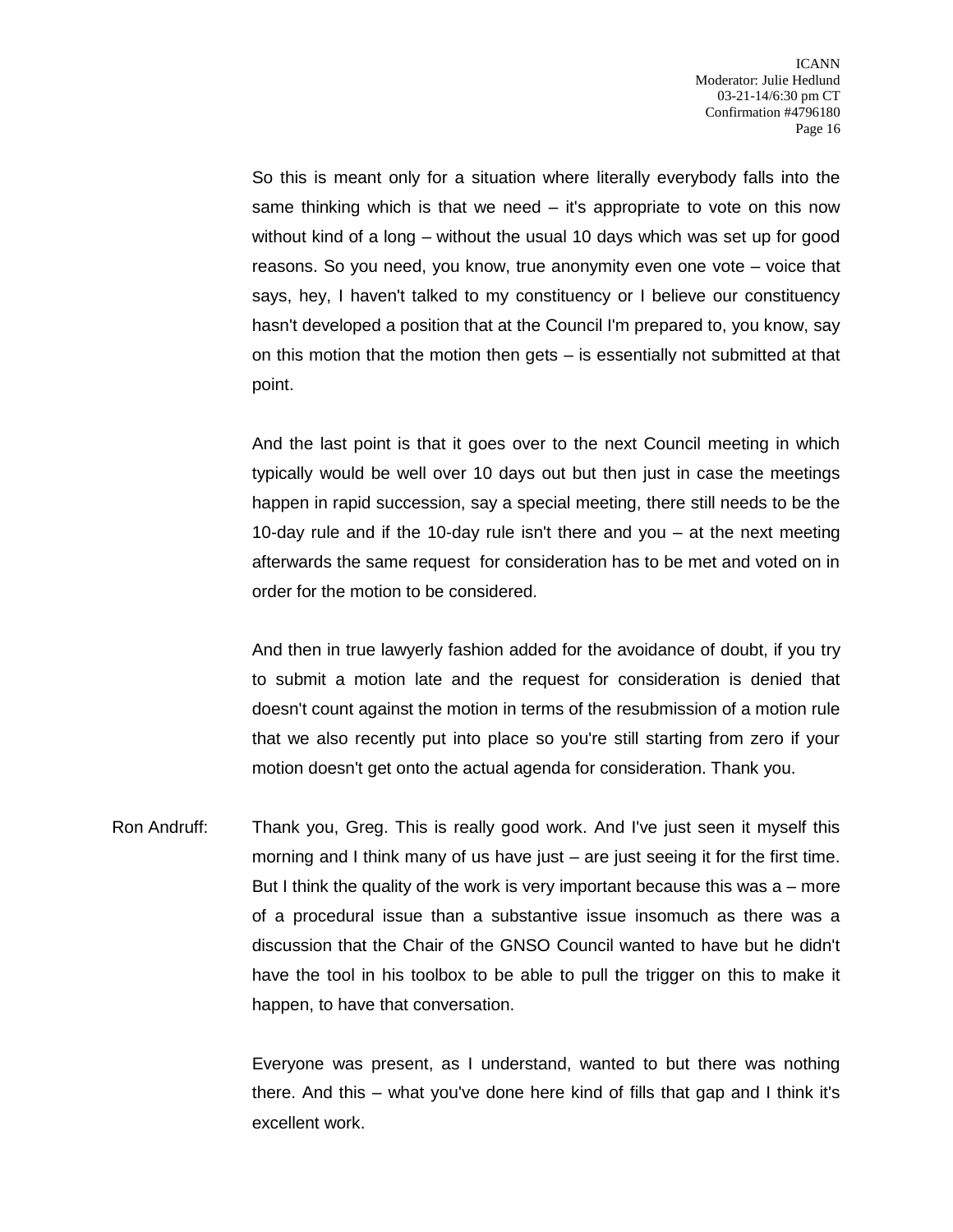Thomas, please go ahead.

Thomas Rickert: Yeah, I was just wondering whether this could be linked to adding an item to the consent agenda because for the consent agenda we already have the possibility to deal with things that are undisputed. And whenever a councilor wants that to be taken up you could – the consent agenda then it would be heard.

> So I guess my question to you would be are you considering whatever types of motions there might be or is that – are we actually talking about the uncontentious ones that could go to the consent agenda? Because then maybe we could do this in a less wordy fashion.

Greg Shatan: Oh I think it would apply to – this is Greg Shatan again. I think it would apply to any motion. I think that if there was a controversial motion probably less likely to be voted on to the agenda late although it's possible that if something was submitted only a week before that there would have been time to deal with something that was contentious enough that it should be, you know, put on as a proper motion before the Council even though it failed to meet that deadline.

> So I don't think it applies only to consent agenda items. I think it's more likely to deal with consent agenda items just because of the nature of things. But it's also used to deal with rapidly developing situations. I mean, what if the timing of the NTIA announcement – well, you know, it wasn't 10 days – I think it didn't give 10 days. What if the Council wanted to vote on something to have a motion to deal with the NTIA announcement? Maybe it was exactly 10 days.

> But sometimes things happen fast. And, again, going back to my earlier point on timeliness, we have to have the capacity to deal with things in a timely manner in the GNSO as well.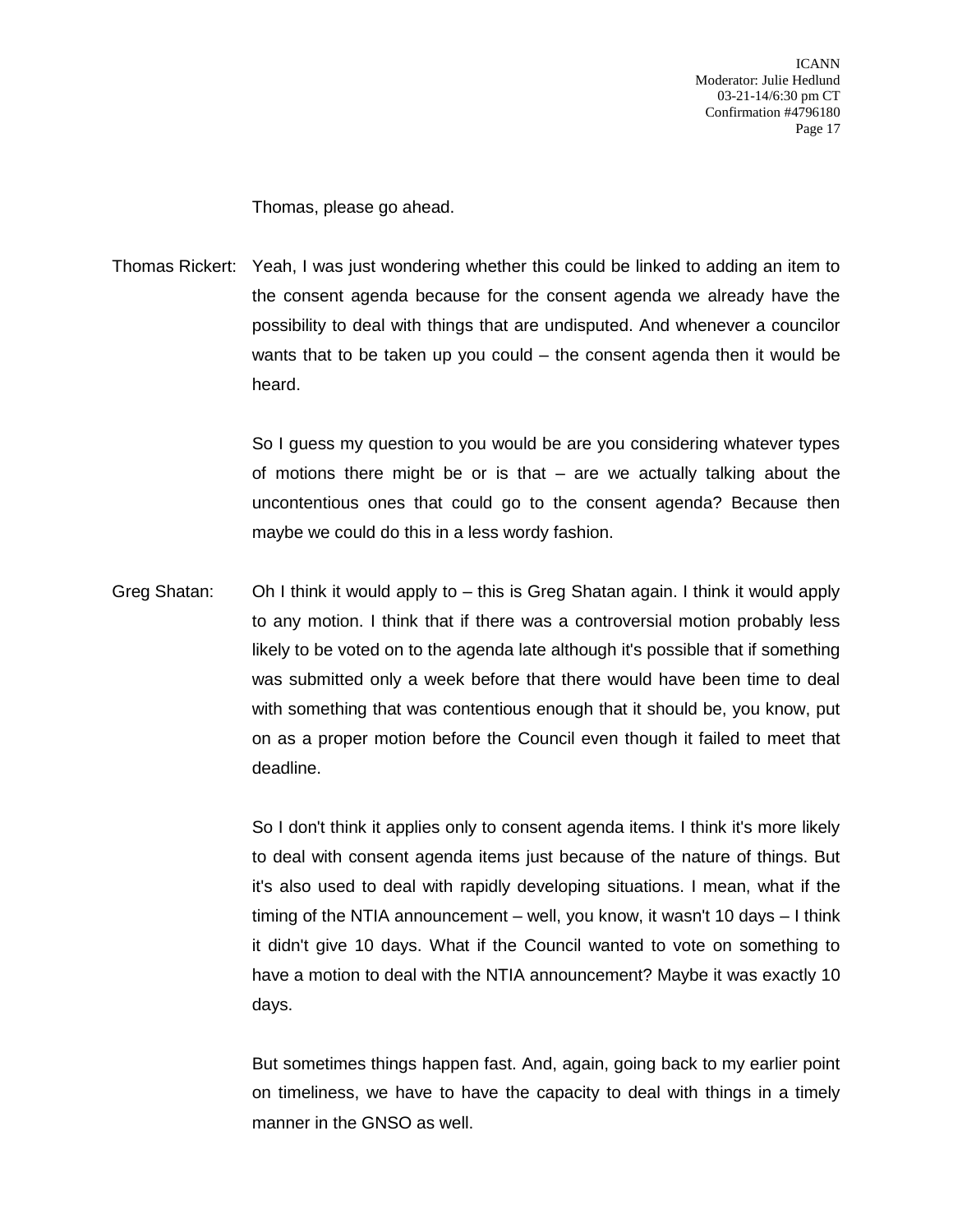So – and the last point that I would make in terms of timing on this I think that the situation under which this originally arose was in Durban and it was a report of a working group which had been put together – I think it was a final report – the draft report had already been voted on and so the final one was up. And the timing of the group was such that they didn't meet the 10-day window. They literally I think wanted to make a motion from the floor.

So this rule has a 24-hour window so technically the motion from the floor that – or not from a floor but from a Council member during the meeting or immediately prior to the meeting would still have been out of order, would not qualify because this has a 24-hour rule. So that's in there because I think of the – that was the sense of the SCI on that point not in there necessarily because I believe that – or don't believe that a 24-hour rule is there.

But I wanted to point out that the 24-hour rule still has, you know, some, you know, whether you want it or not it has the certain effect on timeliness and, you know, it balances certain things. We could take out the 24 hour requirement and allow motions to be made in real time at or before a meeting.

But it's something I just want to point out as something we should discuss before this is baked because if we're trying to solve the exact problem that occurred the last time or, you know, in Durban, this wouldn't have solved it. It'll solve a lot of other problems of untimely motions that are, you know, could be timely by a vote but ones that are made within 24 hours of a meeting. Thank you.

Ron Andruff: Thank you, Greg. So I'm scanning this quickly but I'm also trying to listen to you but maybe I can ask the question directly to you. Does the sub committee believe that this is the chair's discretion of the waiver?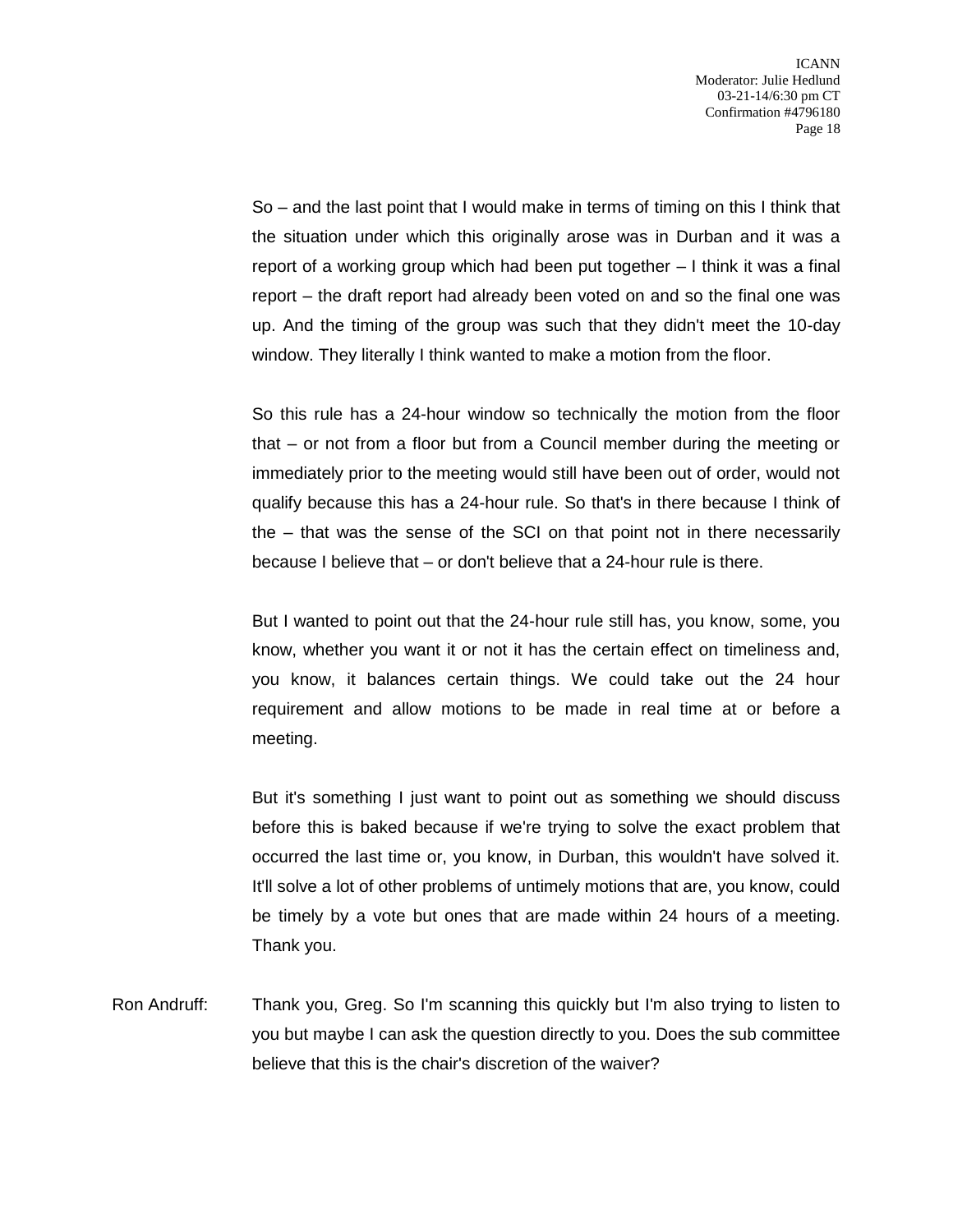- Greg Shatan: No. The way this is phrased it's really it's not the chair's discretion; it's the Council as a whole so it's, in the sense, the plenum which needs to vote to consider an untimely motion. Thank you.
- Ron Andruff: Thank you very much. I have John in the queue followed by Amr.
- John Berard: Two things this is John Berard two things. First, this is astonishingly rational which is really not a phrase that I have uttered or heard. We'll take that as a compliment. And really astonishingly rational. And with regard to the consent agenda I would suggest that if  $I -$  if one were offering a motion under this rule that in the accompanying request to consider you could suggest that because all we did was miss the deadline and there isn't anything contentious suggests that not only do we have – it be approved but it be added to the consent agenda.

Because there are going to be instances, as has been described, where something not universally beloved or might arise, and so you wouldn't want to make it a hard link between this process and the consent agenda. But I think it's terrific.

Ron Andruff: Thank you, John. And I think that the example of the NTIA announcement is a very apt one. You know, if it fell on 9 days and here we are all, you know, we've flown, you know, tens of thousands of miles to come here to have a conversation and we can't talk about it until two or three weeks after the fact it just doesn't make any sense. So I think that's a very good example, thank you for that.

And, Amr, please.

Amr Elsadr: Thanks. This is Amr. I was going to say that I would make a distinction between the consent agenda and the Council voting unanimously to accept a waiver on a 10-day rule because you could have a motion where that is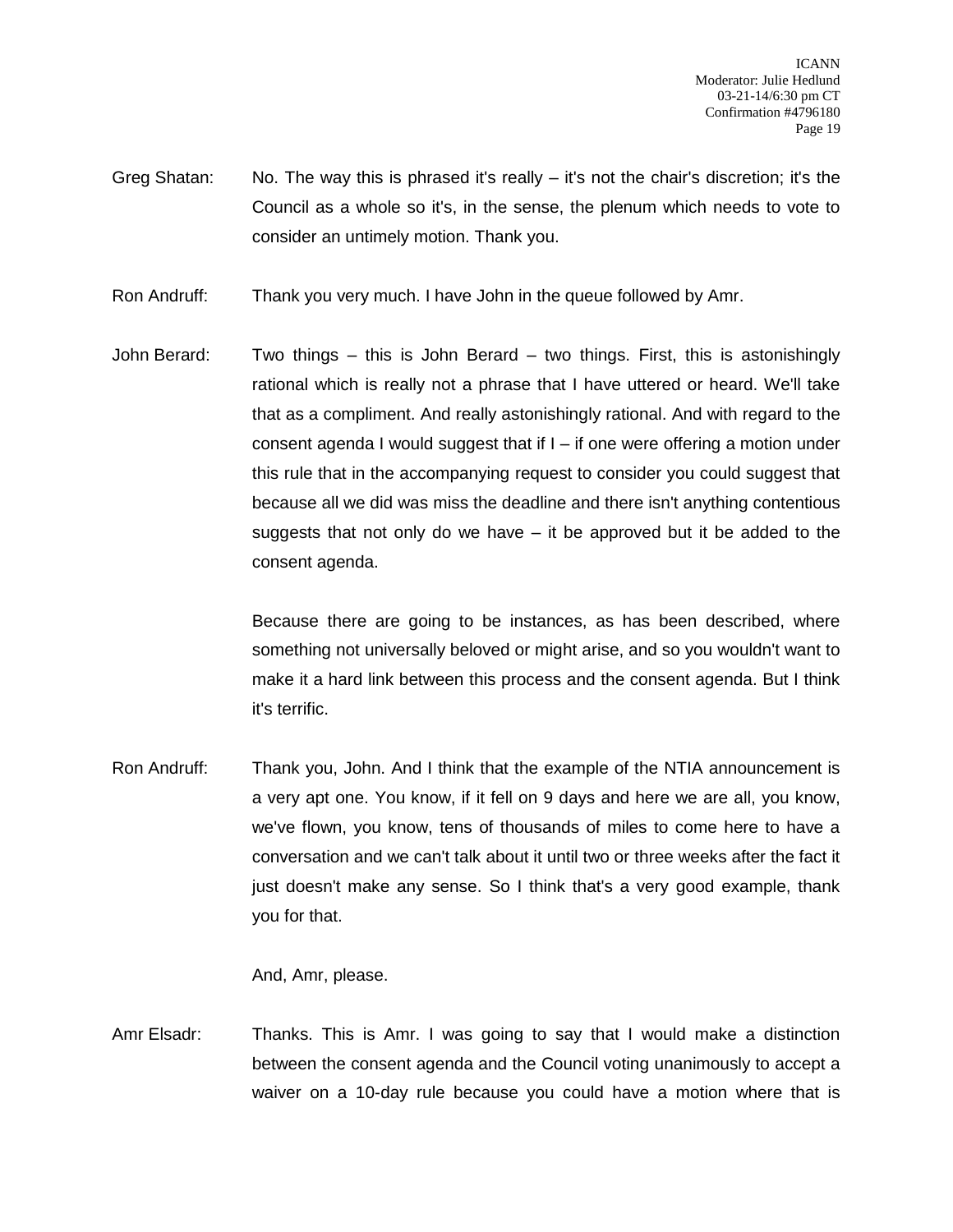disputed on the Council but the Council does agree that it's okay to waiver the 10-day rule. So I would separate the two issues.

But what I really wanted to say was – this is something I think I said on the last SCI call – we have a motion on one day, the Council meeting on resubmission of a motion – the recommendation the SCI made so the Council is going to vote on that. And in the event that it is ratified I was wondering if you would like to add a fourth bullet here on sort of mixing what  $-$  if this is  $-$  if you're asking for both resubmission of a motion and a waiver to the 10-day rule sort of – just a bullet to address that situation. Thanks.

- Ron Andruff: Go ahead, Greg, please.
- Greg Shatan: Greg Shatan again. I'll need to consider that and think about it. It's a very good suggestion. Think about the interplay between this and the resubmission of a motion rule. I think it's entirely possible a motion could be resubmitted. And yet the resubmission would be untimely under the 10-day deadline.

I'm not sure that that should be – that there should be any different treatment for that because – and again my general philosophy with any of these parliamentary procedures is that they're designed to smooth the actions and the work of the group; not designed to create procedural impediments and so somebody can say, ah-ha we can't talk about that because Rule 3.17 says you can't talk about that.

Obviously, you know, all rules are, you know, I wouldn't say they're meant to be broken but, you know, rules can have loopholes and can be used as swords and shields. But the intent here is to be positive to allow things to go into the flow.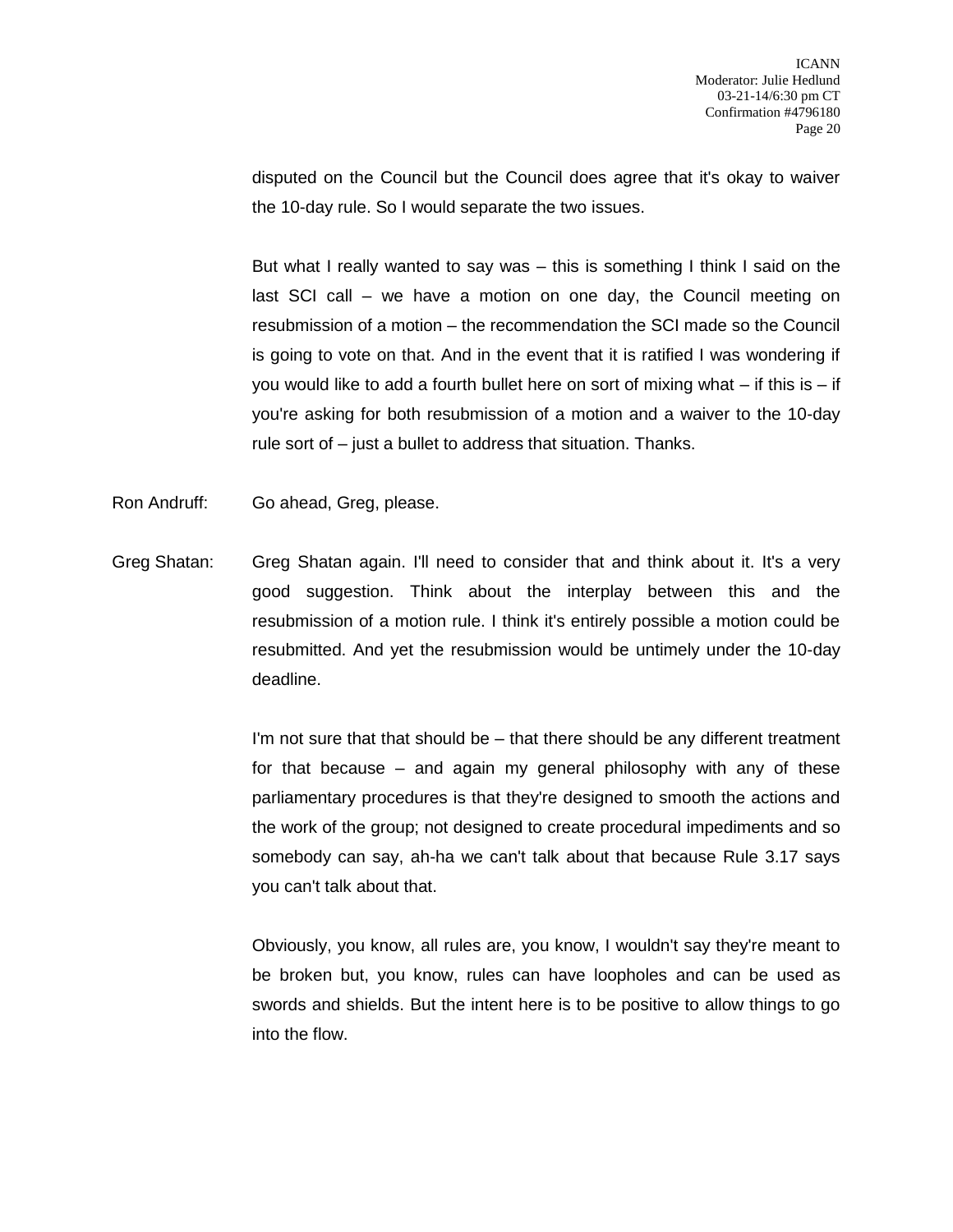But, for example, have an understanding so I'm not sure that that I would deal differently with a resubmitted motion as opposed to a, you know, newly submitted motion under the rule but it's worth considering.

And I would also say that I haven't really thought about the interplay between this rule and the rules relating to what gets on the consent agenda so there may be some tweaks that need to be dealt with there. But the point here is that the – you can have a unanimous vote to consider something by the group, the GNSO Council, and then have the – and at the end of the day the vote be against it, even unanimously against it.

The point here is the only thing you're voting on with the request for consideration is will it be on the agenda? Can we talk about it? And it might be as a courtesy, in a sense, to discuss it if it's submitted 9 days instead of 10 days before it needs to – because we have the 10-day rule we have to have a rule that allows for some leeway on the 10-day rule and this is that rule.

But then, again, it has nothing to do with the position of any councilor on the substance of the motion, only that they are allowing it to the floor. Thanks.

Ron Andruff: No that's good, Greg. And I agree with your – the thinking there because this is all – you've made note in your proposal that you had to have unanimity of the GNSO Council to allow this to go forward so I think that all makes a lot of sense. I have Anne first and then followed by Mary, unless, Mary, you're responding directly to Greg?

Please, so, Anne, if you'd just be patient? Mary, please go ahead.

Mary Wong: Thank you. I actually had a couple of points so maybe I can make the response point and then cede to Anne and come back to that. On the point about the interplay between this issue on the consideration and the resubmission the way that this is written right now I think that you could interpret it to say that this does not preclude the resubmission.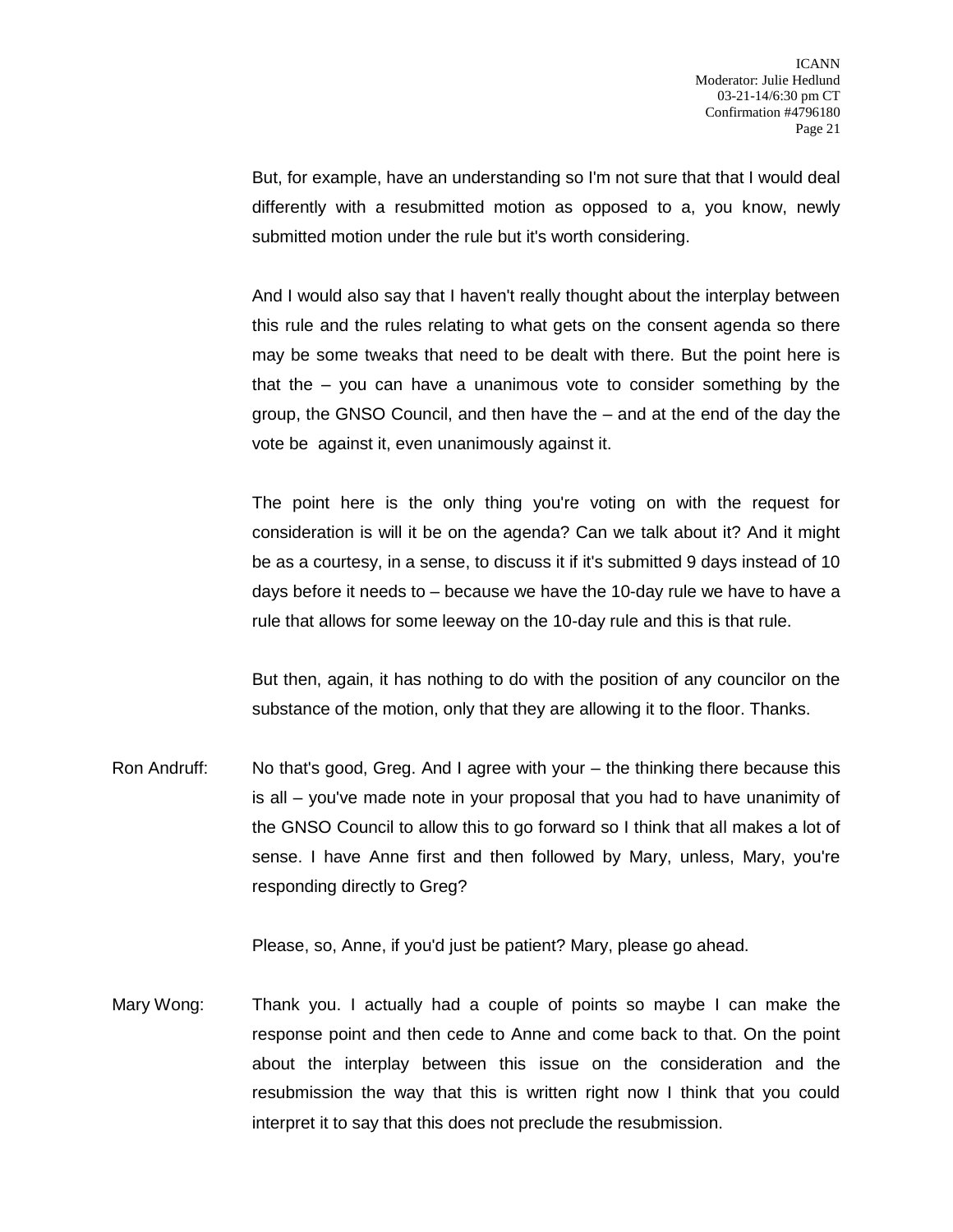In other words, you could have a resubmission and I think that's what Greg said. The only thing I would say about that is that if you look at the proposed language that's going before the Council this week about the resubmission itself, which again I think, Greg, you were instrumental in drafting, the only limitation or condition is that for a resubmission of a motion that motion must first have been voted on because that's the language that was crafted.

But other than the limitation is in that section and not in this one if that makes any sense.

Ron Andruff: Thank you, Mary. Go ahead, Amr, you have a quick follow on?

Amr Elsadr: Yeah, thanks. This is Amr. Actually one of the clauses in the resubmission of a motion is the 10-day rule, that's why I bring this up. So you would need a waiver on two rules; one for resubmission and one for the 10-day rule. And the 10-day rule applies on both so that's the only reason why I sort of have a question about it.

> I'm not saying that we should definitely address it I'm just wondering – I'm just – I'd like to hear people's thoughts but I do see a bit of a problem because a waiver – a 10-day rule for a waiver I just think it applies in both situations so I was just wondering how we can address it. Thanks.

- Ron Andruff: I'm going to let Anne jump in and then come back to you, Greg. Anne, please go ahead.
- Anne Aikman-Scalese: Yes, it sounds as though this is Anne with IPC. And it sounds as though the sub team will be considering these issues further in terms of the interplay with resubmission of a motion that's going before Council as well as the interplay with consent agenda.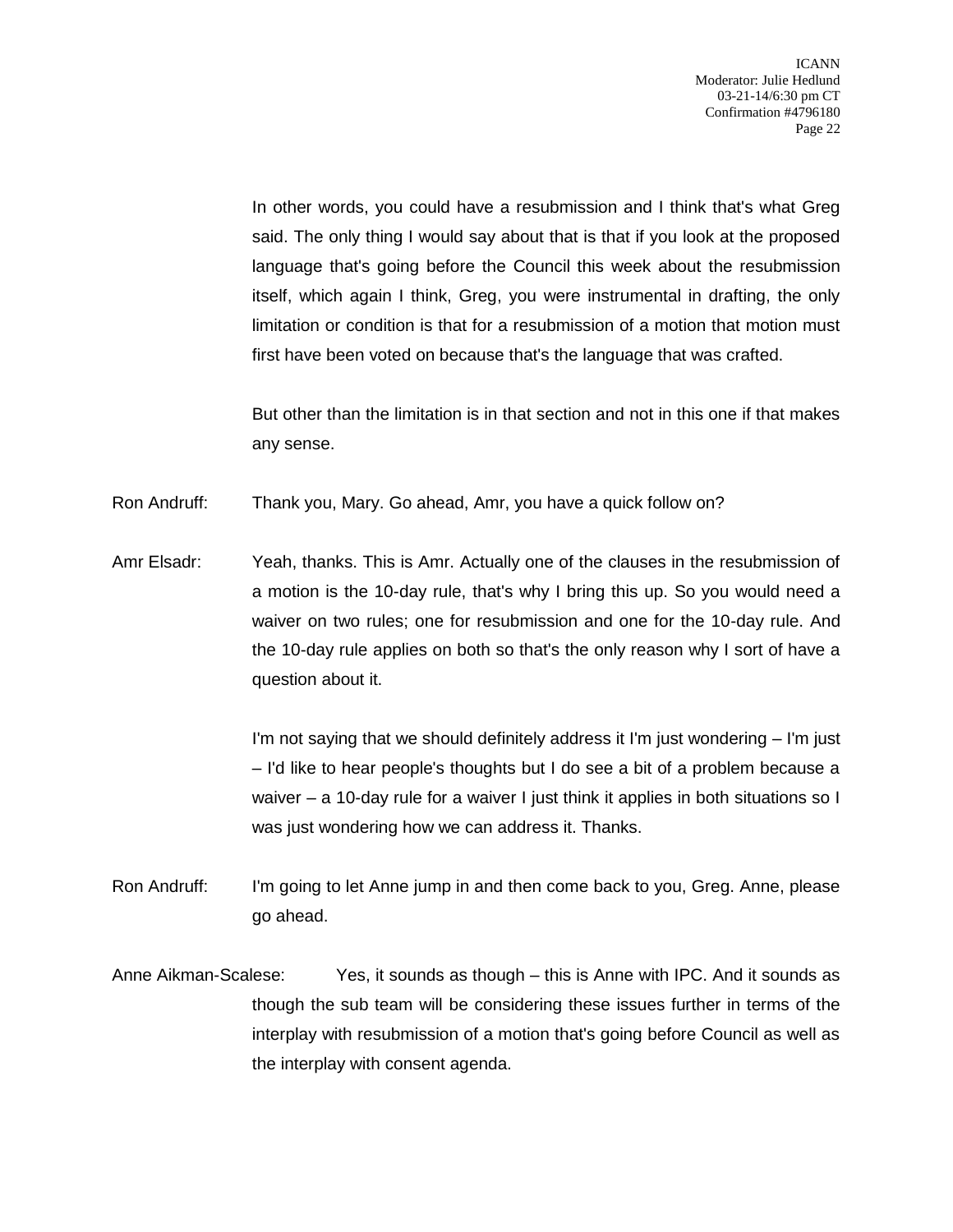But I actually did want to ask since everyone's there in Singapore if folks would be willing to put this language – try to get it on the agenda potentially with their various constituencies and stakeholder groups. Greg's there in Singapore and I'm not.

I'm wondering if Greg could, you know, get this on the IPC agenda for the meeting there to get a little, you know, bit more discussion with respect to the issues that have been raised in today's call, Ron, and get some constructive feedback from our constituencies regarding those interplay issues?

Ron Andruff: Thank you, Anne. I'll bounce that ball to your colleague. Greg, please go ahead.

Greg Shatan: Greg Shatan again. I think – first I would say is the general concept that, you know, this language having now been put forth in front of the SCI each of the SCI representatives should bring it back to their respective constituencies for discussion.

> Unfortunately it can't be part of any motion before the GNSO council this week because this rule doesn't exist yet. If it did then it could be, which I guess, you know, shows the reason why we need the rule so it's a selffulfilling prophecy of a sort.

> And I also wanted to thank Amr for pointing out in more detail the reason for, you know, his thinking. I think that's – it's apt to add another bullet to point out how the interplay between this rule and the other rule would work. And I think that conceptually a resubmitted motion should also be eligible for the waiver of the 10-day rule but it needs to be clarified because the 10-day rule is in the resubmission rule that this request for late consideration can be made for a resubmitted motion under the – that is subject to the resubmission of a motion rule as well as to any other motion. Thank you.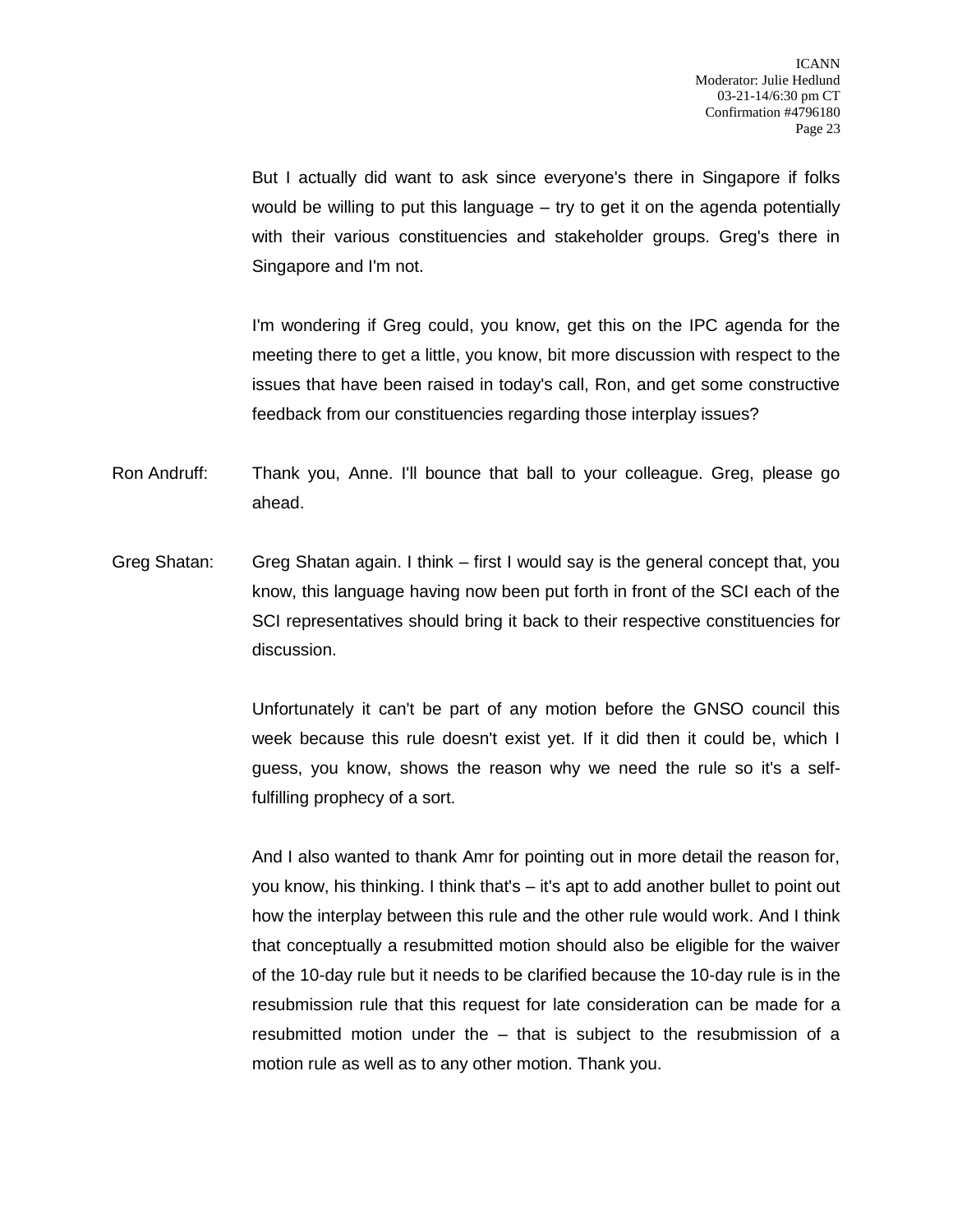- Ron Andruff: I look forward to reading the transcript on that resubmission of the resubmission of the consideration. Mary, please go ahead.
- Mary Wong: Thanks, Ron. And I think is a similar point that basically the limitations and conditions on this particular – actually it's in the resubmission of a motion rule so I think the point that whether the sub team or this whole committee would like to consider really is just whether or not the – this should even apply to those that are resubmitted.

And bearing in mind obviously that any further changes to the GNSO Operating Procedures do have to go out for public comment – I see Julie smiling at me. So you might want to take that factor into account in proposing changes.

Some of the other comments that I wanted to make in relation to this issue is going back to Thomas's question about the consent agenda and that again may be something – it is also an interplay question. The way that the consent agenda rule now exists in the GNSO Operating Procedures is that it is the chair and the vice chairs that have discretion to determine what goes on the consent agenda.

So in that regard perhaps the current draft under consideration would seem to preclude that discussion being exercised because it does call at the moment for a vote of all councilors. So maybe that's something that, again, the group needs to take back to look at. And it could be that the answer is that's okay there can be discretion or the answer should be this is not something for the consent agenda, the vote is mandatory.

The last point I wanted to make is that in relation to the vote itself in terms of the councilors and their proxies voting the question that I would raise is whether this means councilors present and proxies that are present. This is not, I should say – it is not in relation to absentee voting but is simply a matter of clarification because you may have situations where there is a meeting and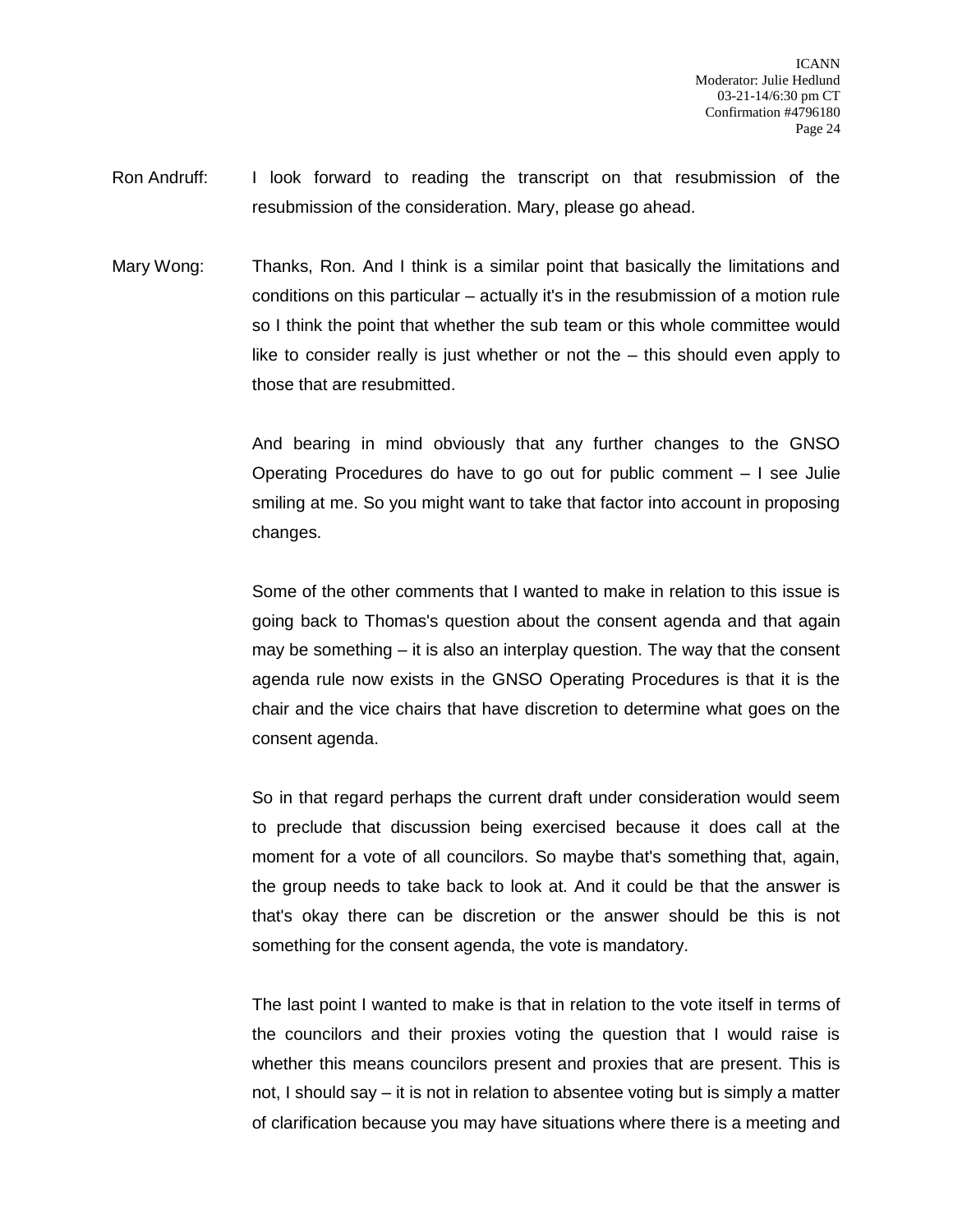not all councilors are present and they haven't got a proxy or something like that. Is a minor point, that's why it's the final point.

Ron Andruff: Thank you, Mary. That's what we do here, we deal with minor points. Thank you. Greg, please go ahead and then we'll bring this to a close.

Greg Shatan: Thanks. The – Mary, thank you for that point. And I think in the third bullet point, you know, I point out that it must be all councilors or their proxies voting so that if a councilor is absent and hasn't appointed a proxy, has had to leave a meeting early, although it wouldn't, you know, necessarily come up in that case since it's supposed to be, you know, relatively to the front of the agenda or if a councilor was late it can't be voted on.

> I feel that the discretion of each councilor should be duly considered in terms of having something leap frog a rule of the Council. So while I do want to smooth the work of the Council I think it's important to respect every councilor's position and if it's a single councilor's position that is expressed or unexpressed as to whether something should be before the Council in spite of not meeting the 10-day rule that should be respected and if they've left the room they should either, you know, appoint a proxy to make the vote or to – or the vote, you know, essentially can't take place.

> So I think it's a matter of, you know, not wanting to have – there should be nothing left at any plenum which is, you know, the wholeness of the whole in order for the motion to proceed. Thank you.

- Ron Andruff: Thank you, Greg. And Thomas.
- Thomas Rickert: Yeah, sorry for asking myself to be added to the queue although you wanted to close the item. But my question would be can you ask for a deferral for that vote? I guess the reason why I ask to be able to speak is that this is also to be seen in combination with the email voting thing.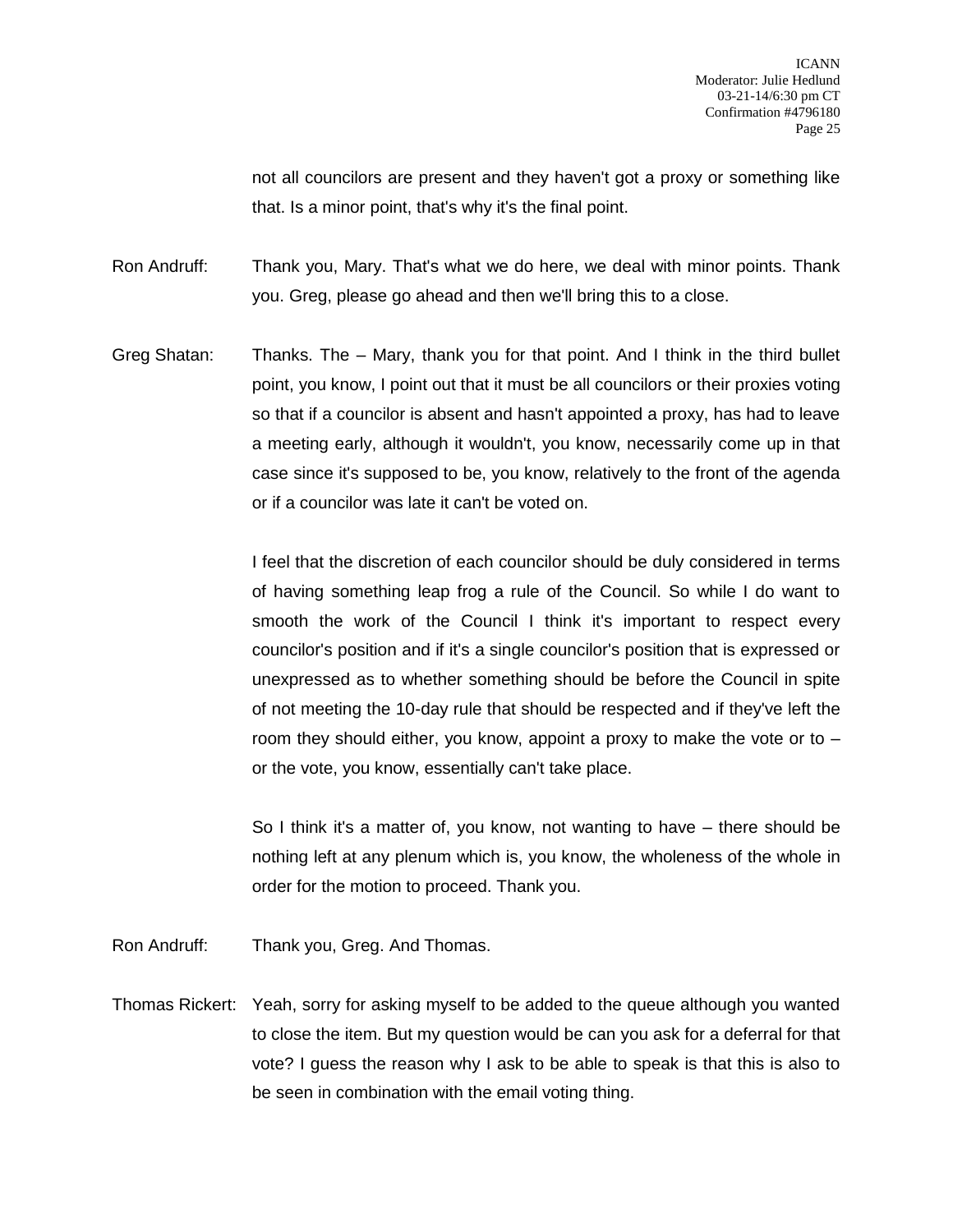So I guess if we want to increase the efficiency or flexibility with the Council we should make possible that this vote, whether something can be heard or not, can be done prior to a meeting and that it can be done as – no, not synchronously, yeah, right so that people can say by email or whatever means I'm okay with this to be heard so that they can submit their ballot so that they don't hold up the train in case they're not present on the spot.

- Ron Andruff: A lot of mental gymnastics this morning at an early hour, Thomas. Go ahead, Greg.
- Greg Shatan: I would agree that it should be. And I think that, you know, the interplay between this and the email rule should allow that to take place. So perhaps the third bullet point which says this should be voted on as a first order of business on the agenda needs to be tweaked so that it would allow for kind of a pre-vote as well an email vote to take place so that all of this manages to work smoothly so that I think that, you know, if it becomes clear that this is going to be on the agenda that, you know, the councilors and their constituencies can consider this appropriately.

And I think in terms of asking for  $a -$  for this to be suspended I think, you know, if somebody asks for this to be, you know, tabled they – or, you know, taken off the vote then it's kind of an indication that things aren't ready. But if everything is coming together no matter how the votes are kind of allowed to be cast, you know, they should be – the procedure should allow for a smooth running of the Council.

Ron Andruff: Thank you very much. I think we've covered a lot of ground on this. And I was about to say maybe we can take this back to our constituencies because Thomas has raised an important issue and that's the next issue on our agenda I wonder if we might ask the subcommittee then to take that back and do that tweak and see if we can harmonize that with our voting by email which we're about to discuss?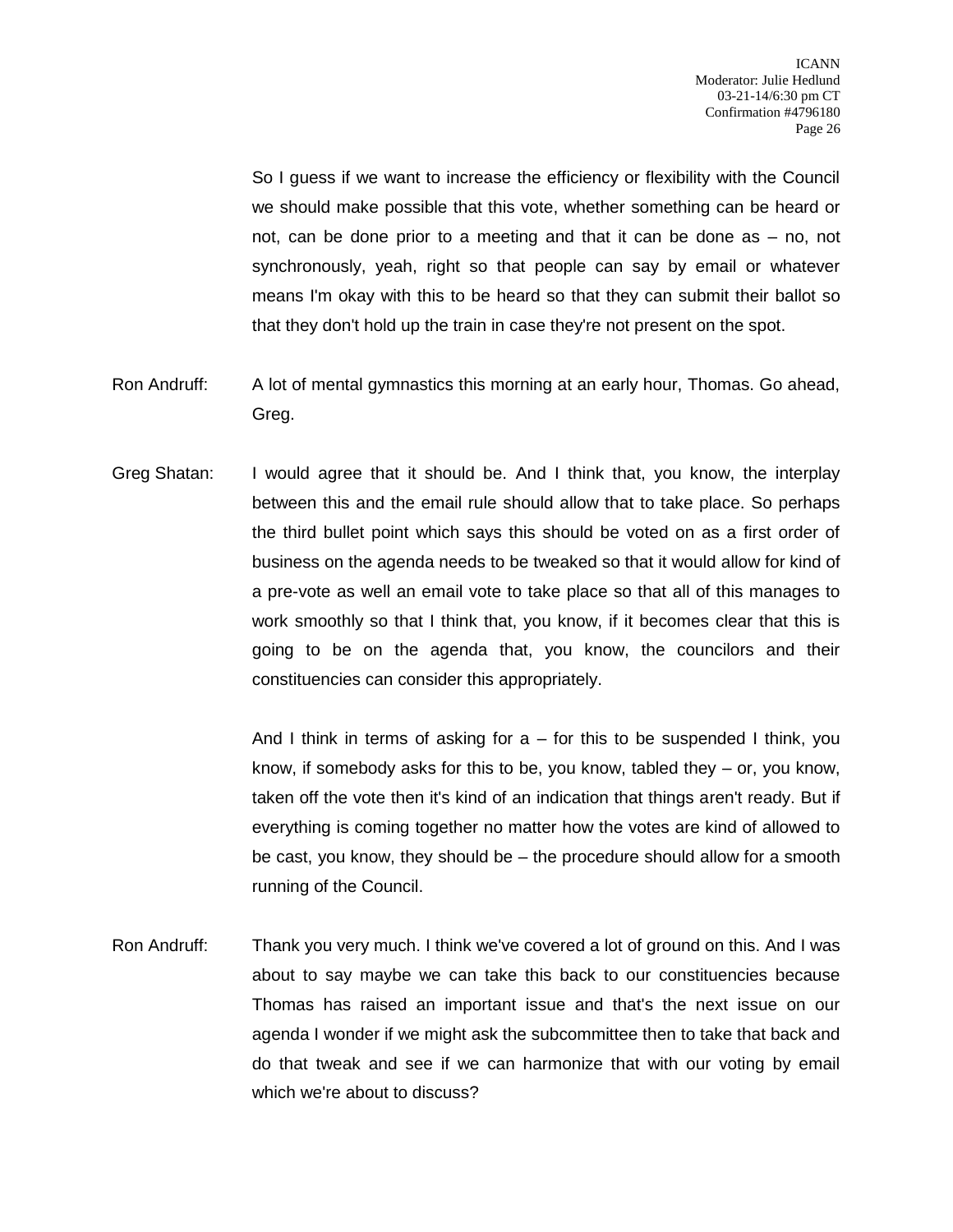ICANN Moderator: Julie Hedlund 03-21-14/6:30 pm CT Confirmation #4796180 Page 27

- Greg Shatan: Absolutely.
- Ron Andruff: Thank you very much.
- Greg Shatan: Great, thank you.
- Ron Andruff: So we'll close out that element of the agenda and we'll move on to the third point and final point of our meeting today is voting by email. The sub team on this was Anne, Avri and Thomas. Unfortunately Avri had to go to the clinic this morning. I think there was some small problem she was dealing with. But, Anne, I see your hand up so please go ahead. Thank you.
- Anne Aikman-Scalese: Yes, thank you, Ron. This is Anne with IPC. And I don't think our sub group has been too active. I am – I admit I haven't. But the point I wanted to raise as we get – move into this discussion was as Thomas and Greg were talking about a pre-vote by email in connection with that last revision to the Operating Procedures, I wanted to give a reminder that one of the basic underlying principles of email voting is the notion that there has been full discussion of the issue in which the councilor has participated prior to voting by email.

So when folks, you know, are deciding that hey, you know, let's have premeeting email voting 24 hours before a meeting I don't quite see how that's going to jibe with the basic underlying principle of the possibility of email voting in which there's been a full discussion of the issues.

- Ron Andruff: Thank you, Anne. Thomas, do you have anything to add to the discussion on the voting by email?
- Thomas Rickert: There was an early draft that we discussed with the group. I'm not sure whether we have that for the Adobe. But Avri and I had started working on that as you will remember. And we already – already the two of us had different views on how things should be dealt with. So  $I -$  if time permits I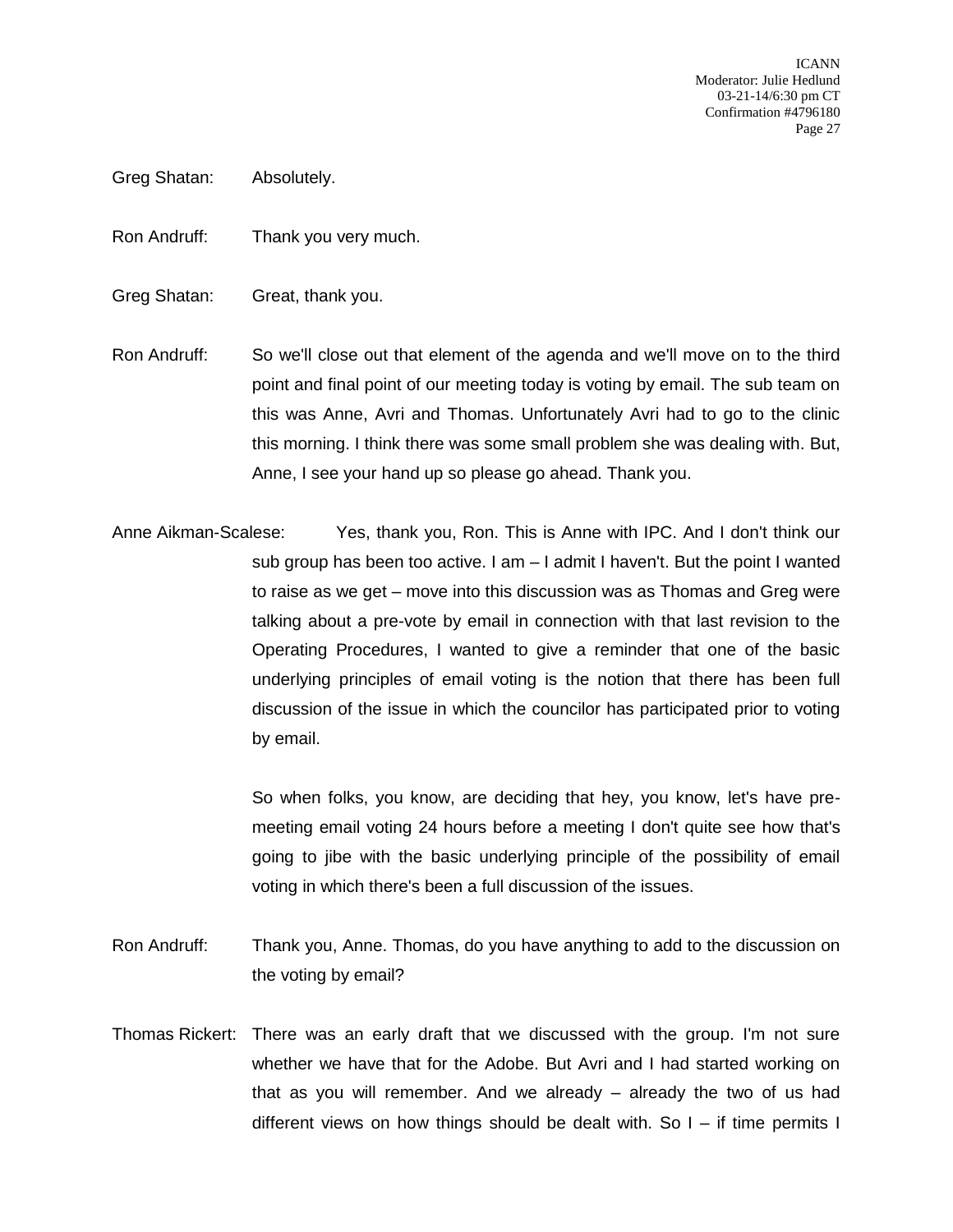guess we could may have a more general discussion on where the group thinks this should go.

I guess that might…

- Ron Andruff: That would be good, Thomas, because we have about 5 minutes and let's take advantage of it. Thank you.
- Thomas Rickert: So I guess that I have been quite strict and tried to put everything in line with some of the things that we've heard earlier that there needs to be unanimity that votes can be cast by email. I had also made some proposals on, you know, how this should interact with the secretariat, that there should be a specific email address for things to – for ballots to be sent to.

That the result of the individual ballots would not be publicized until such time when the email voting time span expires and that then the Council would publish the results of the voting. And Avri sort of took – and I'm paraphrasing but she took an opposite view and said, well, there is not an issue with changing your opinion as you could during a meeting before an agenda item is closed.

And she also said that we should be considering using new tools of remote participation or even voting when we consider this. So I guess I'm – I was more of the conservative camp that, you know, trying to bridge a gap that we might have at the moment allowing for councilors that can't join meetings to submit their votes by email or even under exceptional circumstances for the whole Council to do votes outside meetings by virtue of email.

And I think Avri wanted to take this to the next level and maybe rethink the whole approach of dealing with motions and maybe that's something to look at. Maybe it's – that makes things easier for other scenarios that are not only the exception.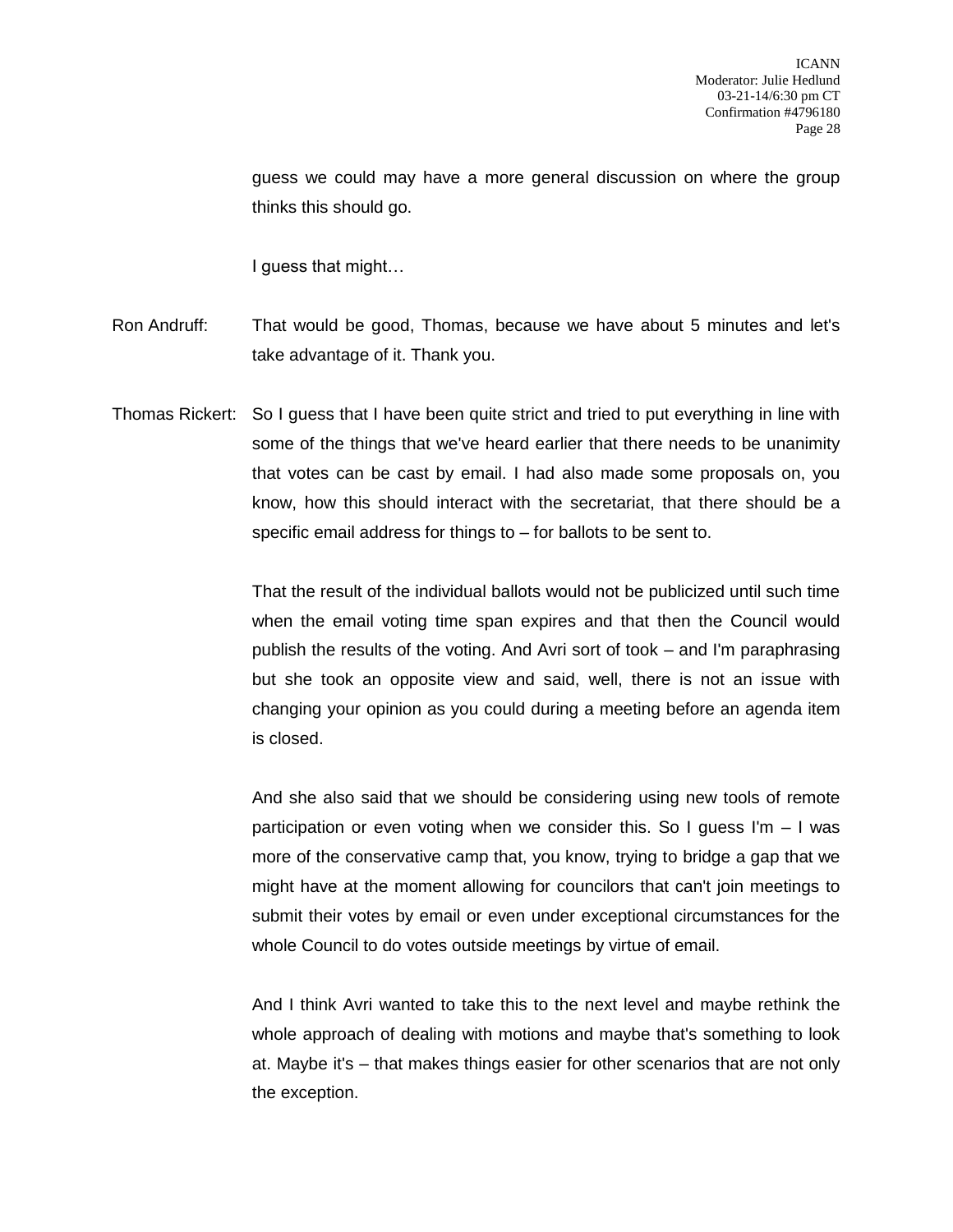I think there are – while I'm all for making the work of the Council more efficient and allowing for flexibility both in terms of notice period as well as in terms of helping out those that can't be present I think there – at least that's my personal taste  $-1$  think there's a danger in making things  $-$  tearing things too much apart for everybody to be able to deal with things in isolation and yet claim that they don't have an issue with that being done remotely I think it has benefits of sort of forcing the group to come together and discuss things even though that might be old-fashioned.

But I sometimes experience changes in my own thinking when I listen to and interact with others that are present and presence doesn't only have to be physical presence but I think that those participating remotely today also have helped our discussions quite a bit.

Ron Andruff: Agreed. Anne, I see you in the queue. I'll take you once I respond to Thomas. I think that your point is well taken. A couple of points actually. One is that again coming back to the light touch of the SCI, I don't think this is our remit. We have not been asked by the GNSO Council to take on something bigger; we've been asked to look at something very specific and I think we need to keep in that way or go back to them and say we've, you know, this is something that's coming up and we'd like to know your thoughts on it.

> But the first point was about – came up as a result of the discussion earlier when we were on the waivers exception discussion. And I was wondering about uncoupling these things in so much as yes I can see there's a rationale to couple them but, again, the idea of the waivers exception was to address issues such as an NTIA thing that comes up and needs discussion whereas the voting by email was really something that was more of a strategic tool for the GNSO Council to be able to effectively operate. At least that was my understanding.

> So I have – Greg wants to respond and then Anne, you're next in the queue. Thank you.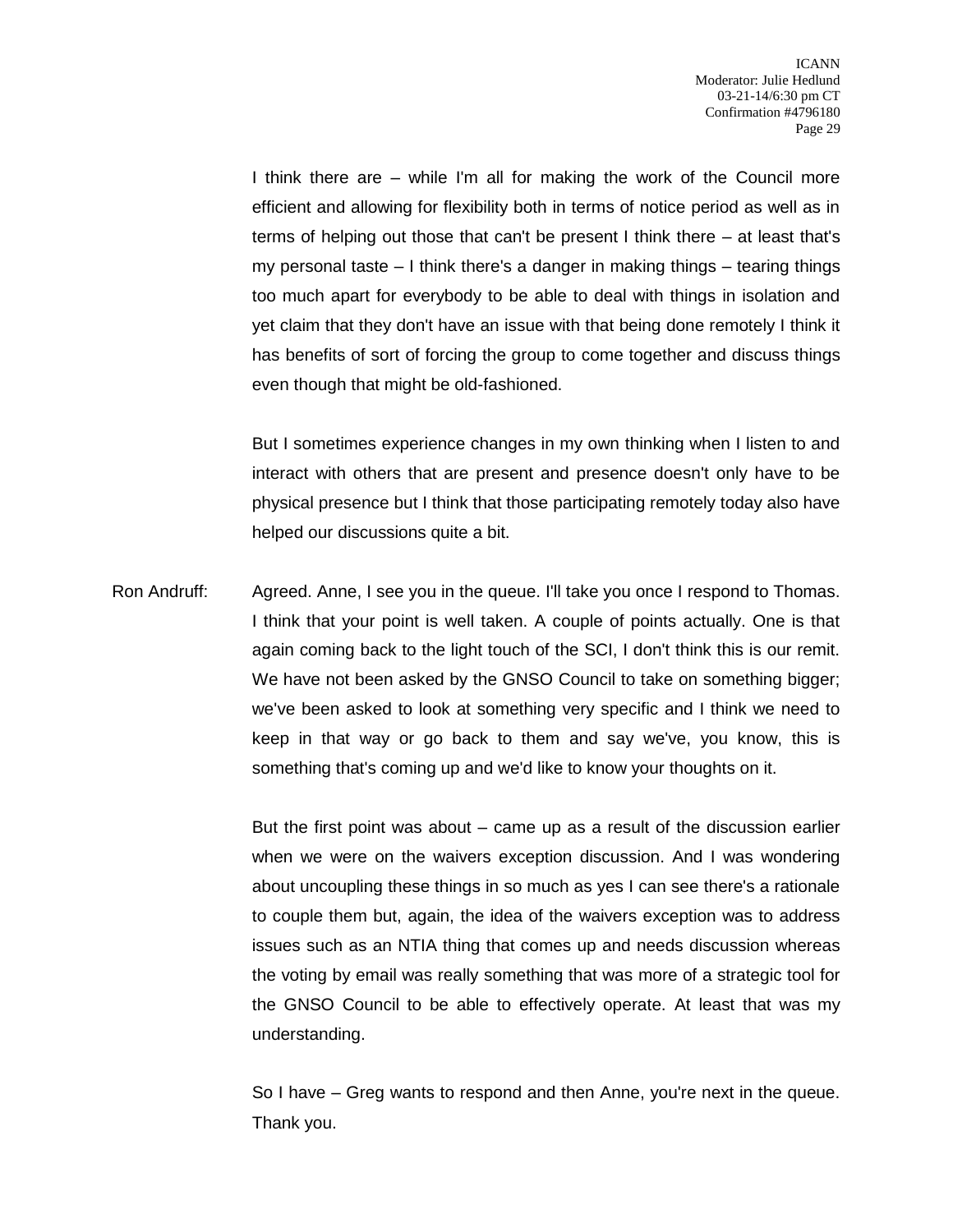ICANN Moderator: Julie Hedlund 03-21-14/6:30 pm CT Confirmation #4796180 Page 30

Greg Shatan: Thanks. Greg Shatan once again. I would say that we need to consider the interplay of all of the parliamentary rules that are growing suddenly like wildfire since I joined the SCI, maybe it's my fault. But I think that is, you know, as we see the email rule come to fruition we'll need to consider the interplay because the law is a seamless web and we're stuck in it. And I think that we can find a way for this to – these things to work together or perhaps not to work together if email voting is not – because if the reasons for it are kind of mutually exclusive for the reasons for a waiver on a late motion, you know.

> But nonetheless I think the interplay needs to be considered even if it's to say that these two are not going to play together. Thank you.

Ron Andruff: Thank you, Greg. So I have Anne and then I have Mikey. Anne please.

Anne Aikman-Scalese: Thanks, Ron. It's Anne with IPC. I think Greg's correct in saying that the interplay needs to be considered. My own gut feel, if you will, is the same as yours Ron, that those issues should be uncoupled but, you know, maybe that's projecting a result. And certainly, you know, it makes sense for the team to consider that interplay and again to discuss it with their various constituencies and stakeholders.

> With respect to this particular sub team I know I volunteered for it. I think we've been inactive from my standpoint. I don't – I don't think any of us particularly, you know, decided to take the lead in getting together a call or anything.

> But I think that the next step would really be for Thomas, Avri and I to have a call as a sub team to look at that language again that was originally drafted, you know, by Thomas and Avri and come back after Singapore after having a separate call. Thank you.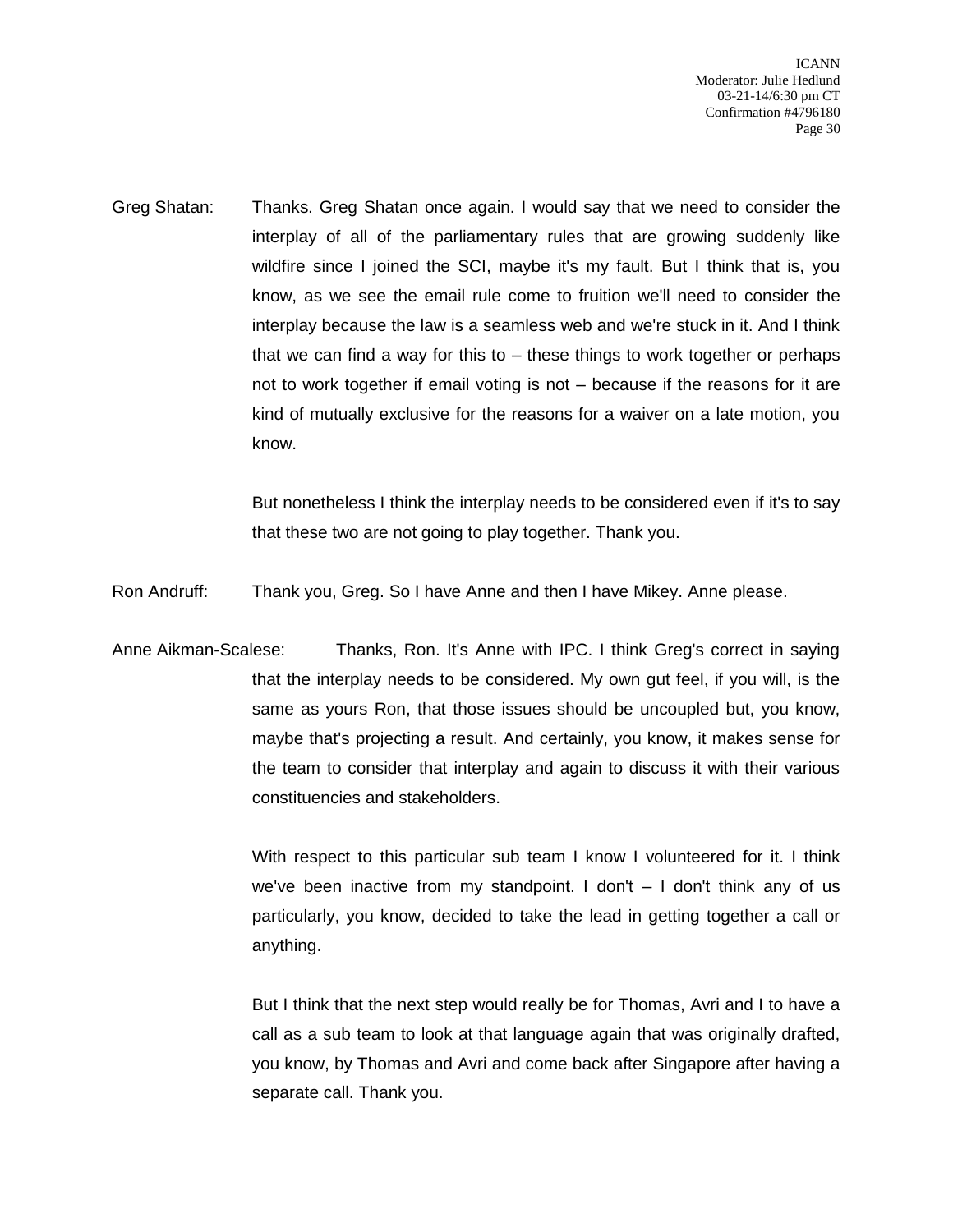Ron Andruff: Thank you, Anne. Mikey, please go ahead.

Mikey O'Connor: Thanks. It's Mikey. I'm an alumnus of the committee. It's nice to see you all again. I loved you summary, Thomas, and the first thing I want to do is get on the transcript that I sure hope Avri's okay. Avri, when you listen to this we're all thinking about you. I saw her finger yesterday and it was not a happy thing so hopefully the clinic will get that all squared away.

> I am entranced with the idea of the larger conversation – and I think it should go back to the Council – about the role – this sort of ties back to the role of the Council discussion. If the role of the, you know, when this set of  $-$  this corpus of law was written the Council was very much still an active policymaking body. Its roots were in the DNSO and it, you know, that's where a lot of the history of this came from.

> As we go in the direction of the Council being a policy process management body one of the things that would be interesting to discuss is how nimble the Council needs to be because a manager needs to be more nimble than a policymaking body which needs checks and balances and so on.

> So I think this is a great question to take back to the Council and let the council sort of chew on for a while because it may be that we've got some things that would best be ironed out at the Council level before you try and take them on.

- Ron Andruff: Thank you, Mikey. That's actually  $a I'm$  glad you bring that back to the history of the body – of the GNSO Council's mandate and how that shifted. That's really helpful. Thank you. I see Thomas.
- Thomas Rickert: I guess that I'm all in favor of decoupling the questions but once we have discussed them individually we should come up with a consistent procedural approach so that, for example, when it comes to resubmitting a motion you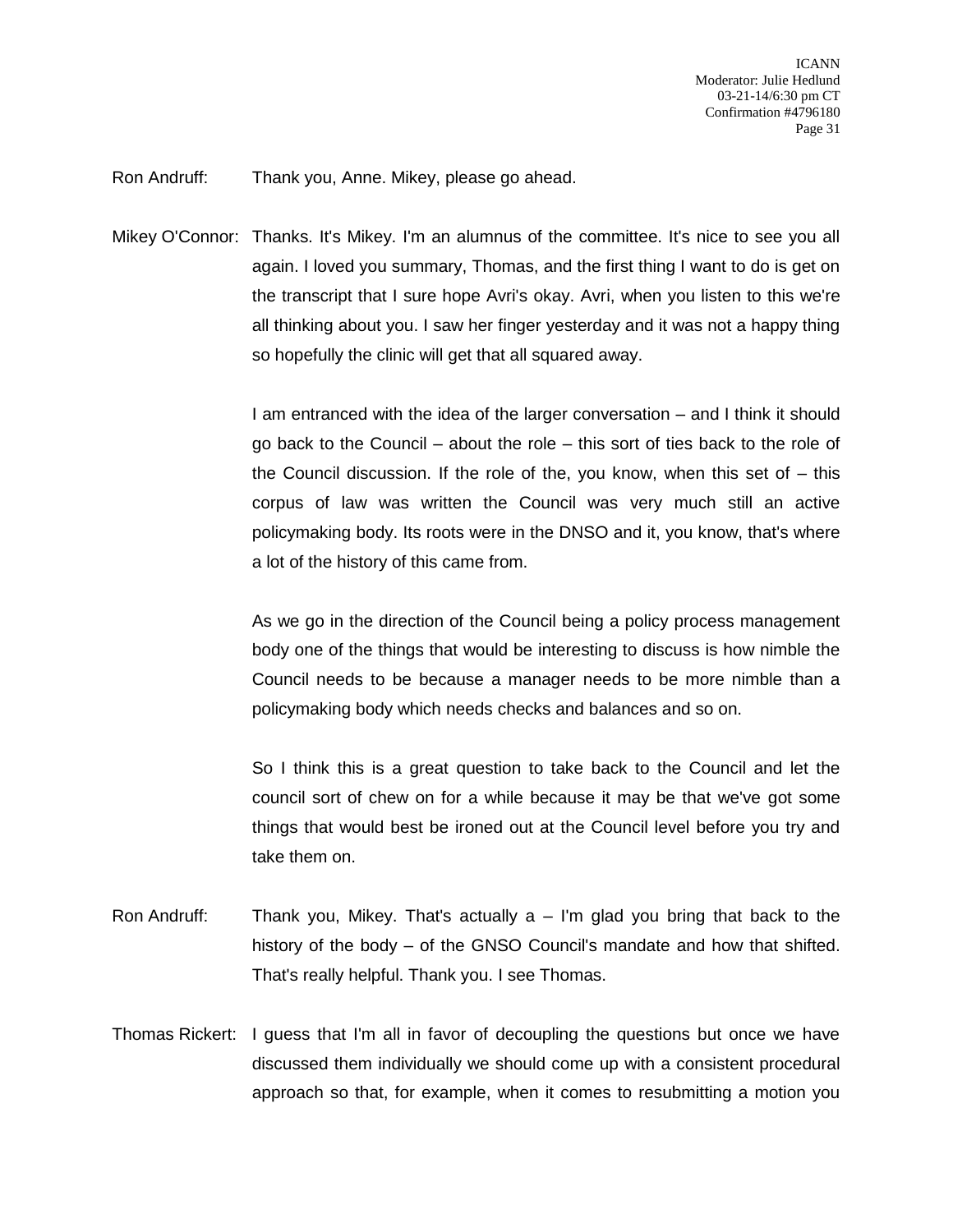have the option to do that either on site or remotely with the rules that would then apply.

But responding to Mikey's point, which is a good one, reminding us of the history of all this going back to way back when the DNSO was still in place I guess the danger with – or what we should try to avoid is allowing for the Council to work on such slim procedural rules that it is transformed to a rubber-stamping body.

So I think that we need to find a good balance between having real human interaction maybe on site or remotely to talk about substance and not forget about the curatorship of the policy development process.

- Ron Andruff: Thank you very much. Amr, you made a comment in the Chat but perhaps you can just put that on the record for those that aren't privy to this. Thank you.
- Amr Elsadr: Thanks, it's Amr. I was just asking because I recall the new SCI charter also mandates this committee was performing reviews not just responding to Council requests. So if this committee feels that there is a better way Council can be doing its business of managing the policy process, including voting on motions, for example and how that is done, then, yeah, I think it would be okay; we don't need to wait for the Council to ask us to address this. Thanks.
- Ron Andruff: Thanks very much. Well, ladies and gentlemen, thank you all very much. We've come to the end of our time. This room is going to be taken over by the GNSO Council very shortly so we need to vacate.

But I do want to thank those of you who made the meeting physically and remotely. This is an early call for us here in Singapore and not that ICANN ever has a problem giving early calls to all of us around the world. But in any case everyone who came and those who have been in the audience we're very grateful. Want to thank everyone for the input.